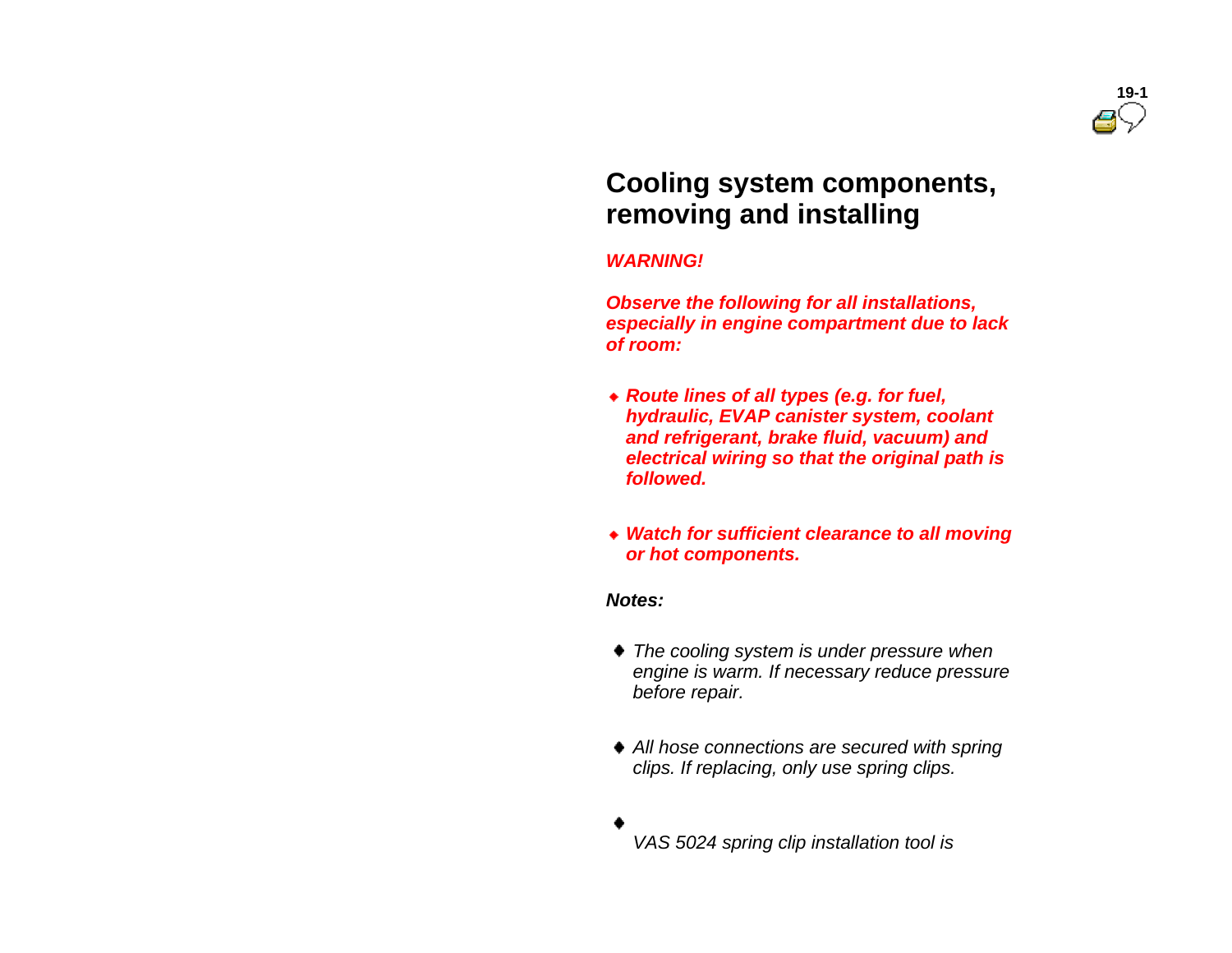*recommended for installing spring clips.*

 *When installing coolant hoses, make sure they are free of stress and do not come into contact with other components (observer markings on coolant connections and hoses).*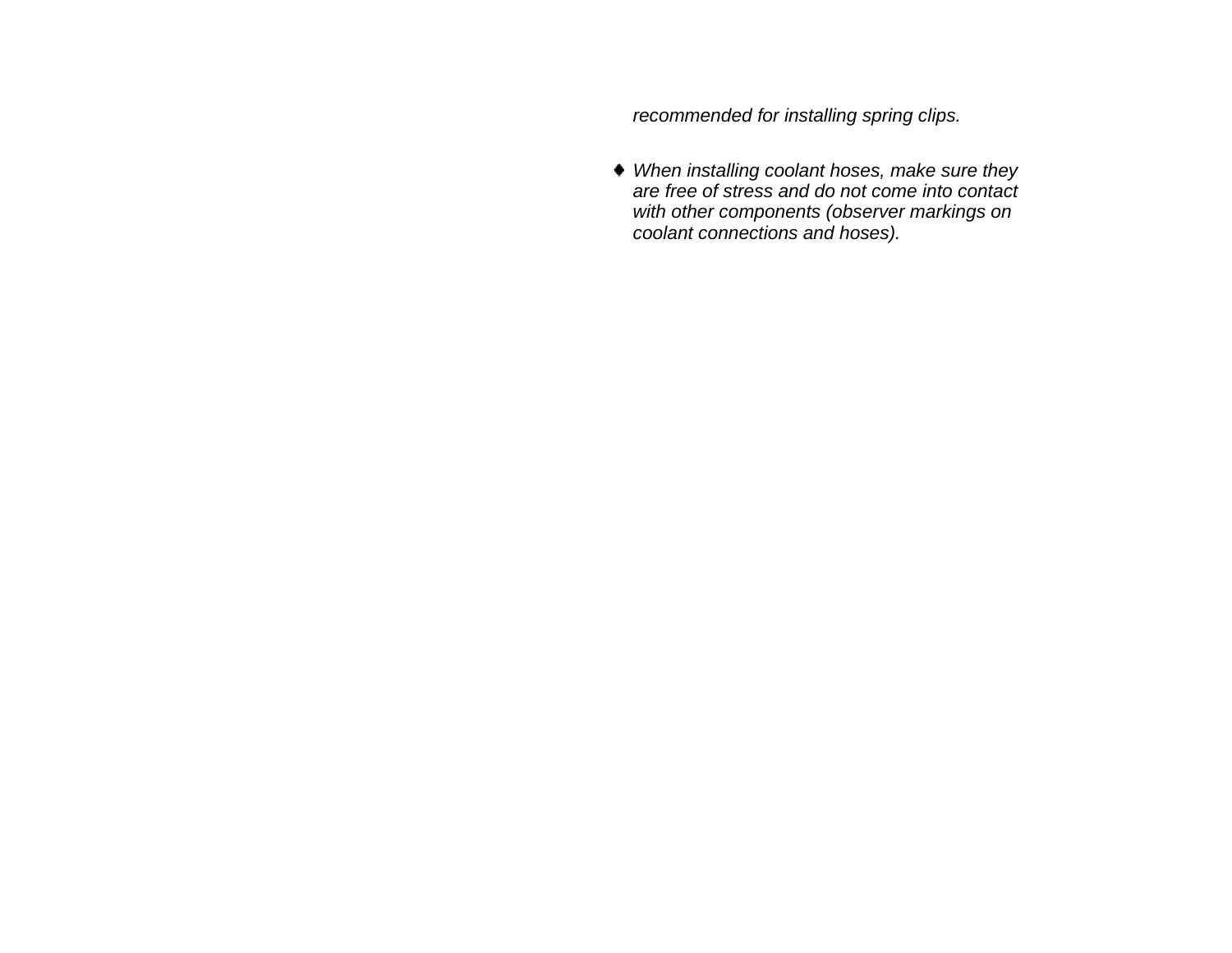

 Use VAG 1274 cooling system tester with VAG 1274/8 and VAG 1274/9 adapters to test coolant system for proper seal

Cooling system components (on body)  $\Rightarrow$  Page  $19-3$  .

Cooling system components (on engine)  $\Rightarrow$  Page 19-7 .

Coolant hose connection diagram  $=$  Page 19-15 .

Draining and refilling coolant  $\Rightarrow$  Page 19-16.

Coolant mixture values  $\Rightarrow$  Page 19-16, draining and refilling coolant.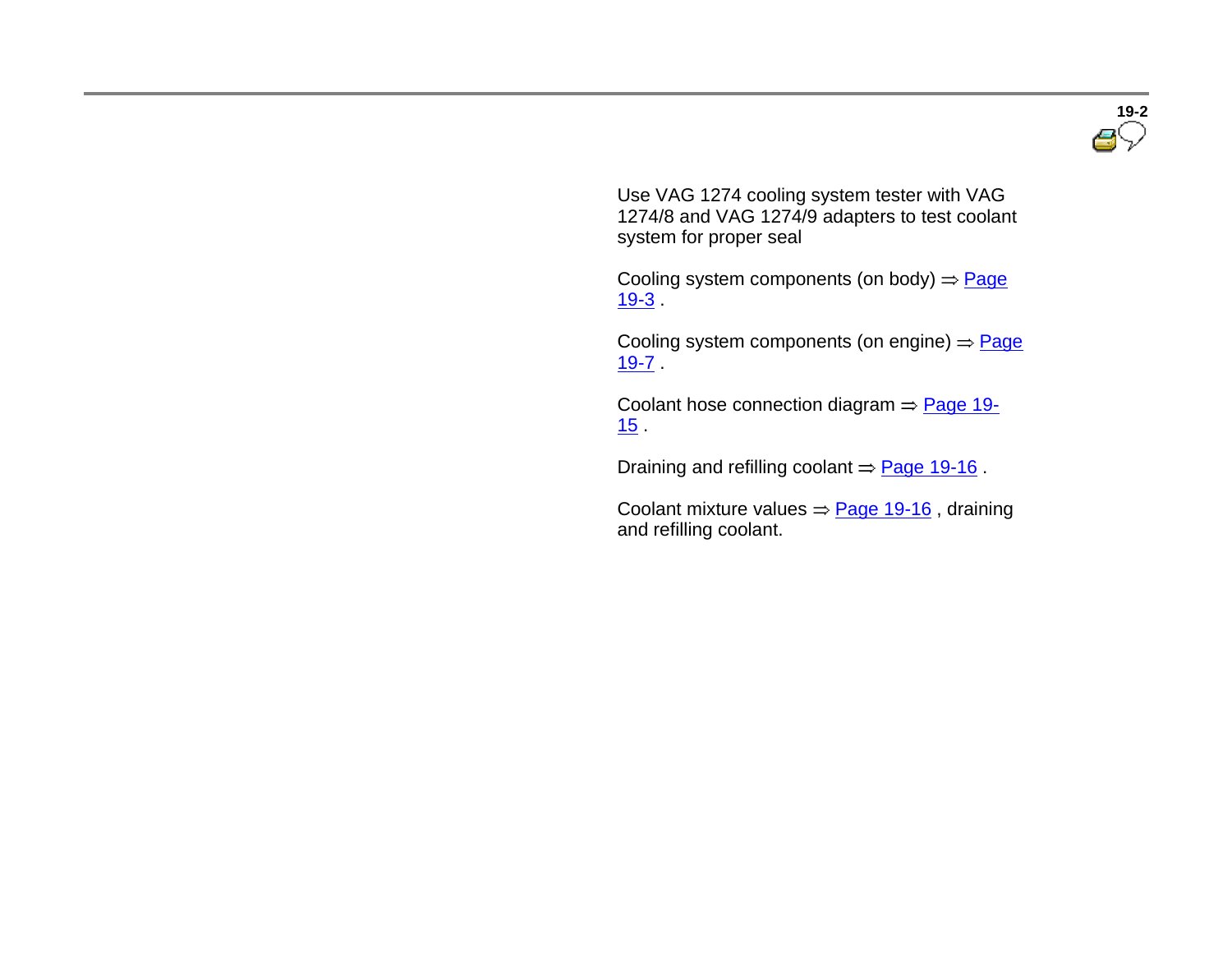



# **Cooling system components (on body)**

#### **1 - Radiator**

- Removing and installing  $\Rightarrow$  Page 19-22
- After replacing, completely replace coolant
- With ATF cooler on vehicles with automatic transmission:

 $\Rightarrow$  Repair Manual, 5 Spd. Automatic Transmission 01V, Repair Group 37, Transmission disassembling and assembling; ATF lines, removing and installing.

Clean ATF-cooler

 $\Rightarrow$  Repair Manual, 5 Spd. Automatic Transmission 01V, Repair Group 37; Disassembling and assembling transmission; Cleaning ATF-lines and ATF-cooler

- **2 - Securing pin**
- **3 - Securing rubber**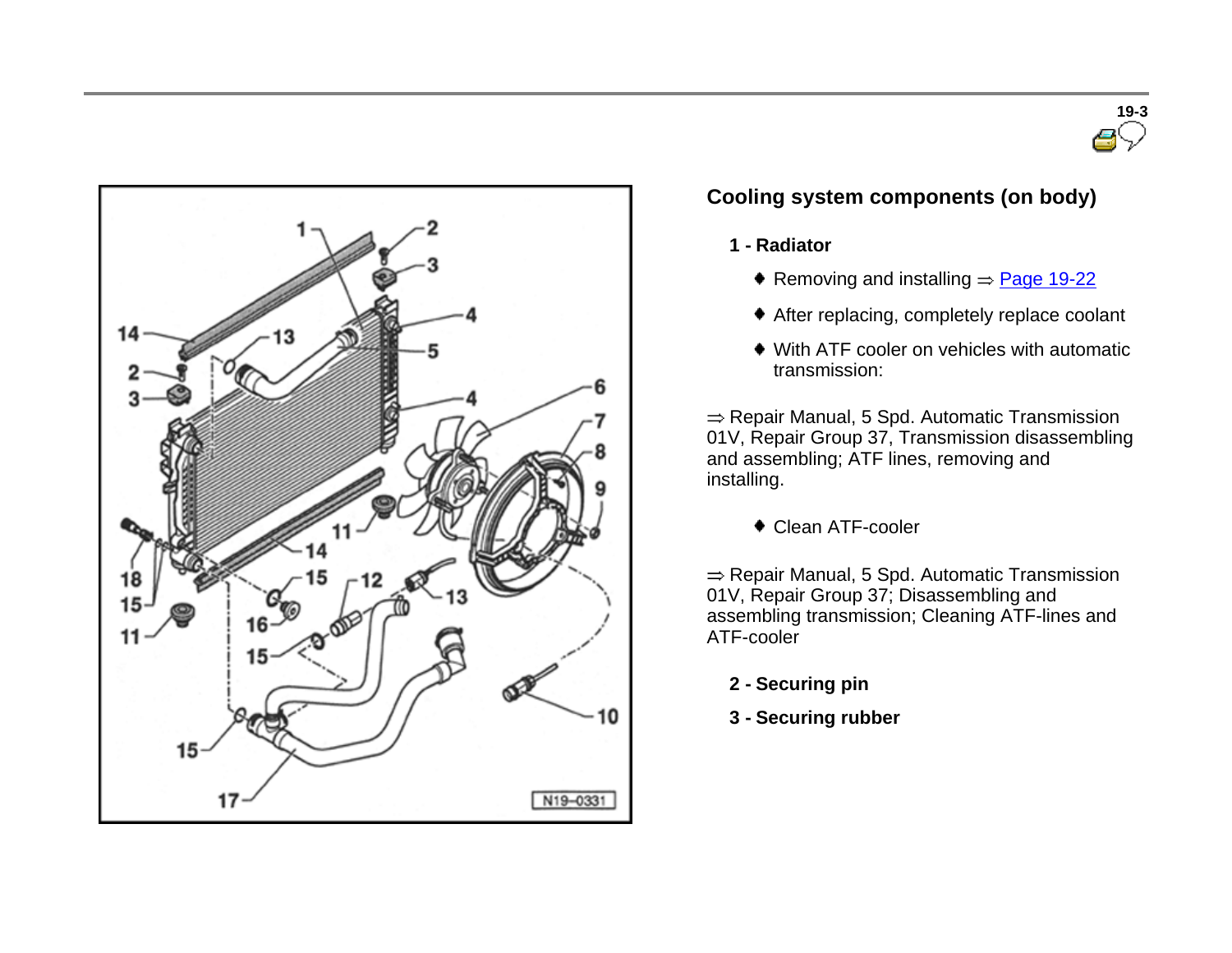



#### **4 - Connecting piece for ATF- line**

Only for vehicles with automatic transmission

#### **5 - Upper coolant hose**

- Secured to radiator with retaining clip
- Check for secure fitting
- $\bullet$  Connection diagram for coolant hoses  $\Rightarrow$ Page 19-15
- **6 - Coolant fan -V7-**
	- Electric fan as M-equipment
- **7 - Fan ring**
	- $\bullet$  Is clipped into the intake air elbow and secured with securing bolt item 8
- **8 - Mounting bolt**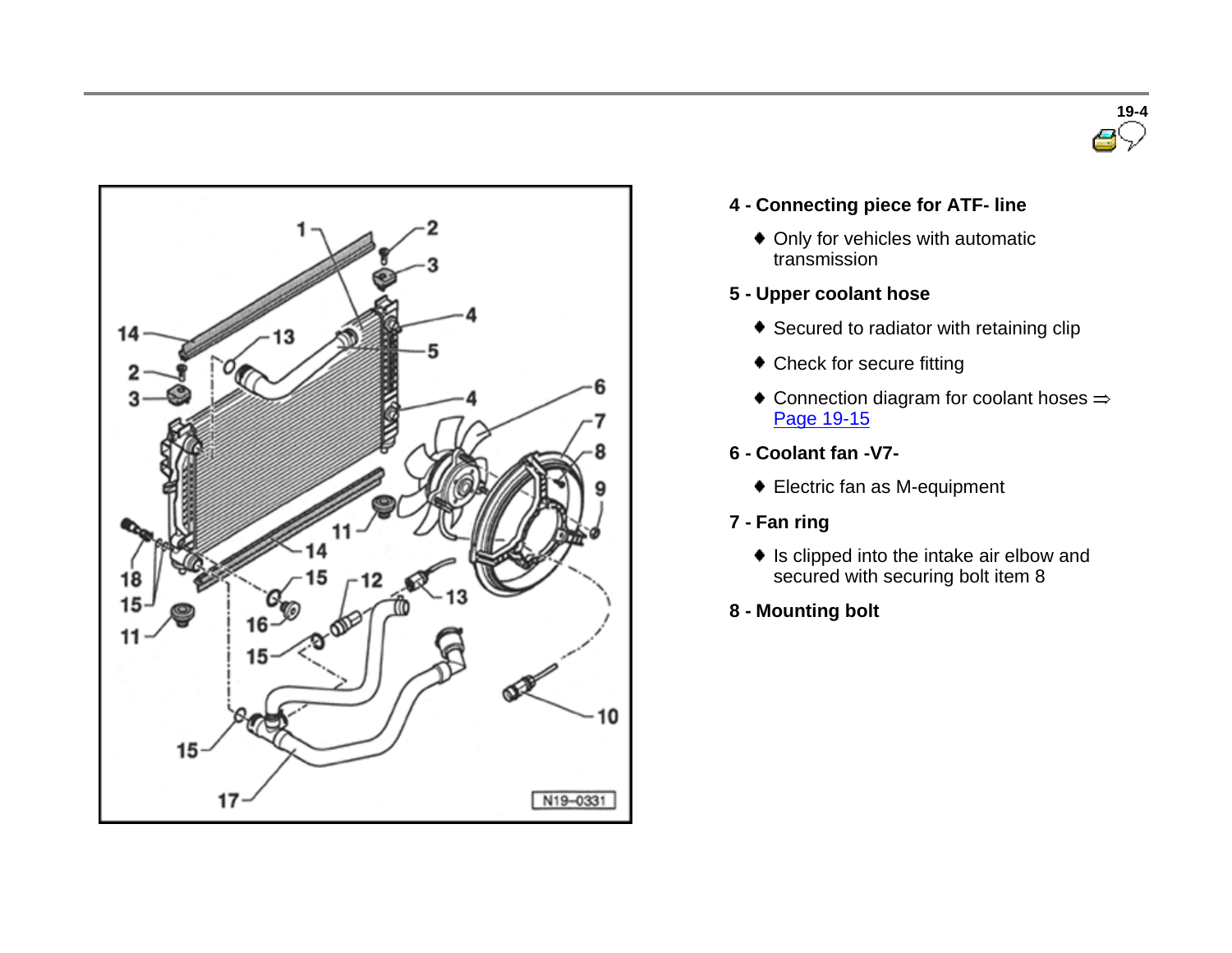



- **9 - <sup>10</sup> Nm**
- **10 - 2-way connector**
- **11 - Rubber bearing**
- **12 - Coolant Fan Control (FC) thermal switch - F18-**
	- ◆ For electric fan.
	- Switching temperatures, 1st level on: 92 to 97 °C, off: 84 to 91 °C. 2nd level on: 99 to 105 °C, off: 91 to 98 °C
	- ◆ Secured with retaining clip

#### **13 - Connector**

- ◆ Black, 4-pin
- ◆ For Coolant Fan Control (FC) thermal switch -F18-
- **14 - Sealing strip**
	- $\bullet$  Installed on radiator at top and bottom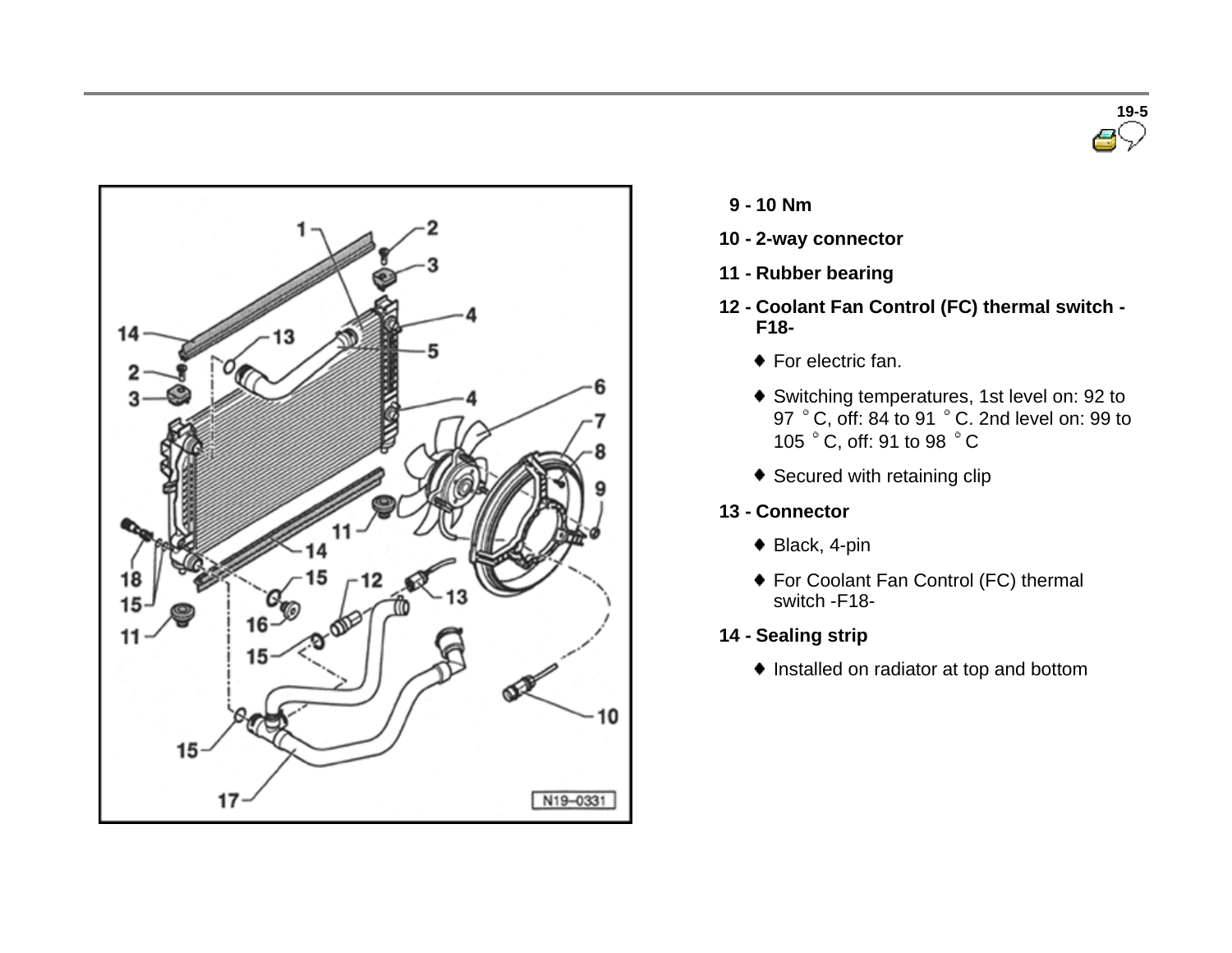



- **15 - O-ring**
	- ◆ Replace if damaged
- **16 - Locking screw, 10 Nm**
- **17 - Lower coolant hose**
	- Secured with retaining clip at radiator and connecting piece
	- Check for secure fitting
	- $\bullet$  Connection diagram for coolant hoses  $\Rightarrow$ Page 19-15
- **18 - Drain plug, 10 Nm**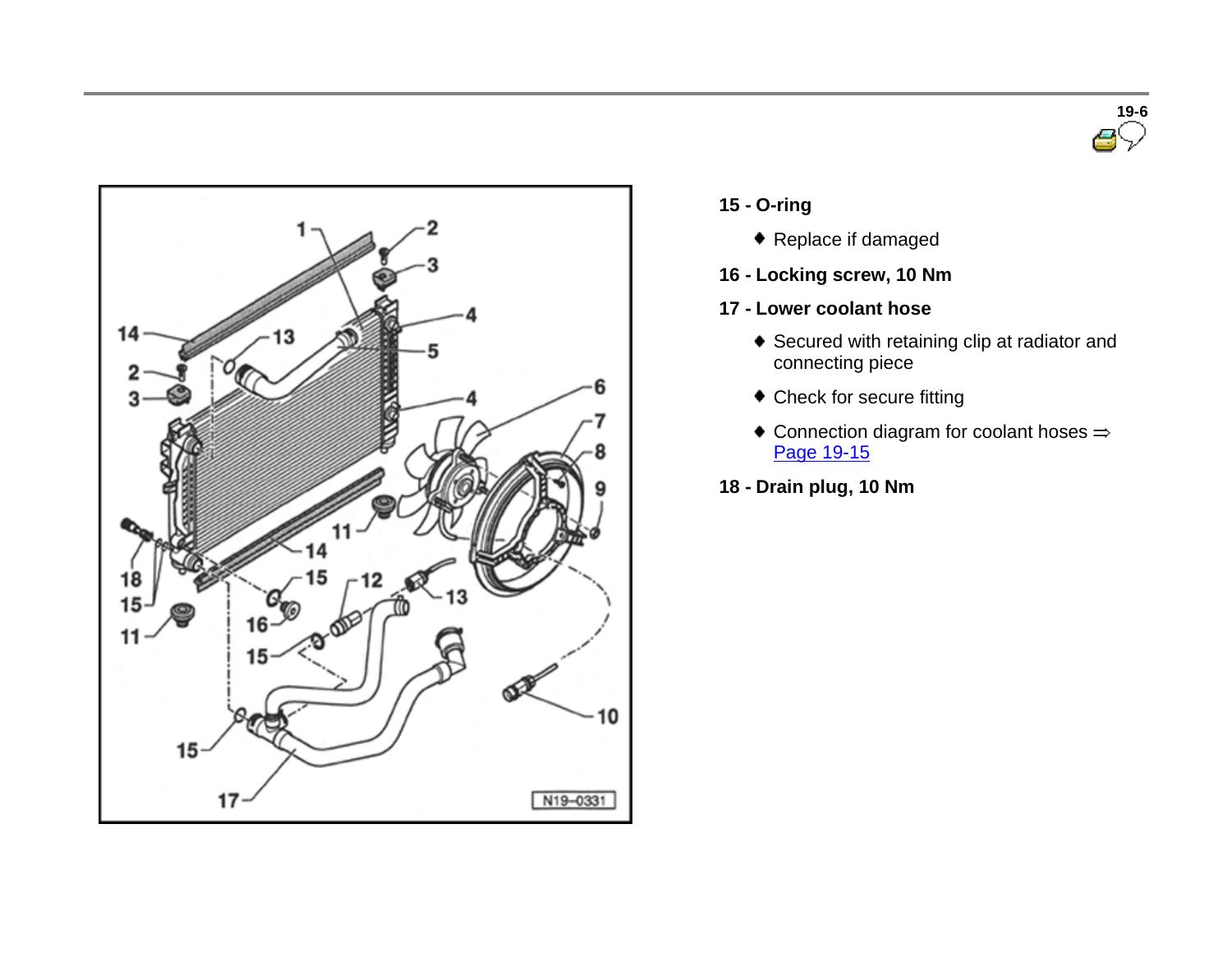



# **Cooling system components (on engine)**

- **1 - Toothed belt**
	- Mark direction of travel before removing
	- Check for wear
	- ◆ Do not bend
	- Removing, installing and tensioning  $\Rightarrow$ Page 15-6
- **2 - O-ring**
	- Always replace
- **3 - Connector**
	- $\triangleq 4$  pin
- **4 - Engine Coolant Temperature (ECT) sensor -G62-**
	- For Engine Control Module (ECM)
	- $\bullet$  If necessary, release pressure in cooling system before removing
	- Checking:

*Repair Manual, 1.8 Liter 4-Cyl. 5V Turbo Fuel Injection & Ignition, Engine Code(s): ATW, AUG, AWM, Repair Group 01, DTC memory; Engine Control Module (ECM) DTC memory, checking and*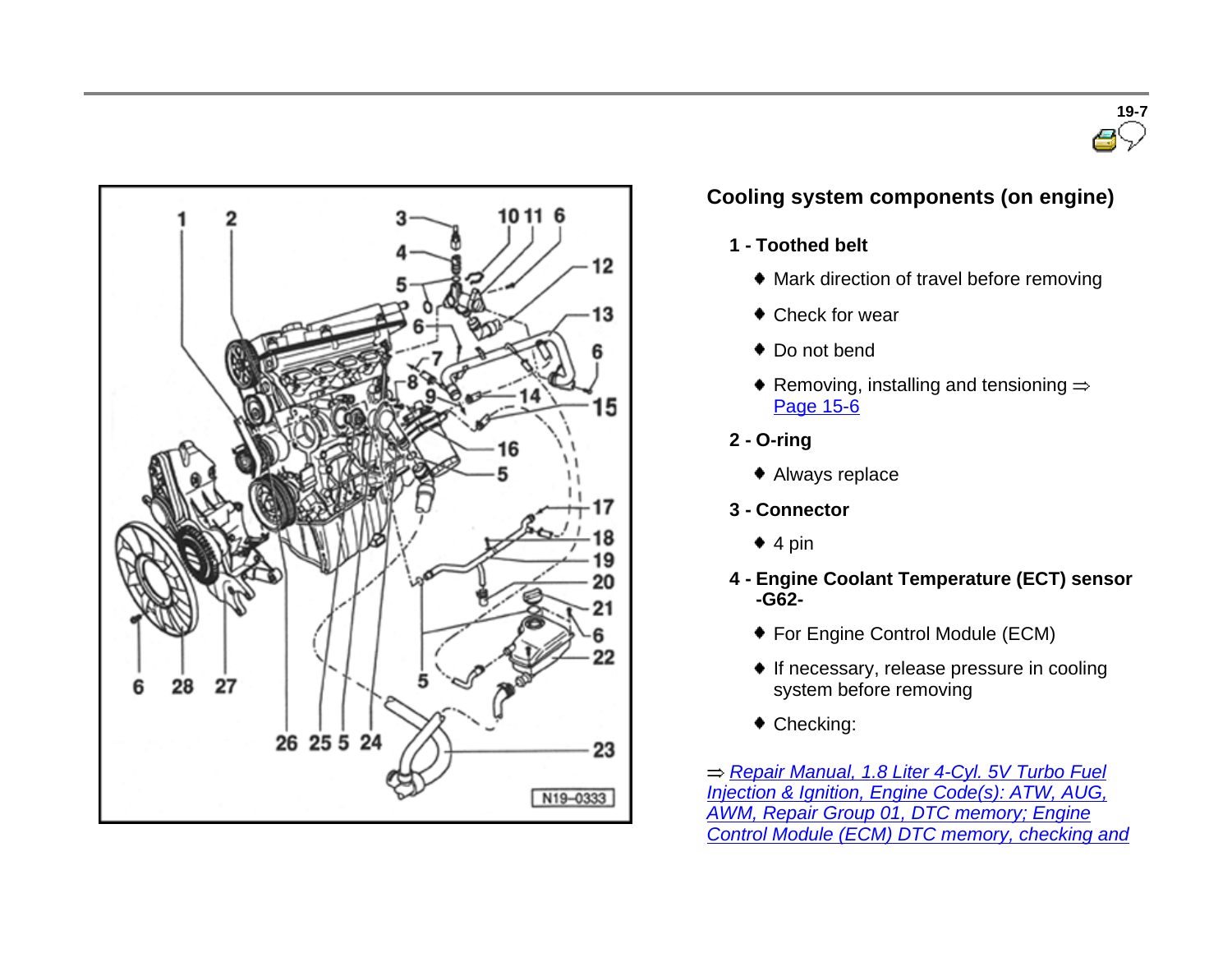*erasing*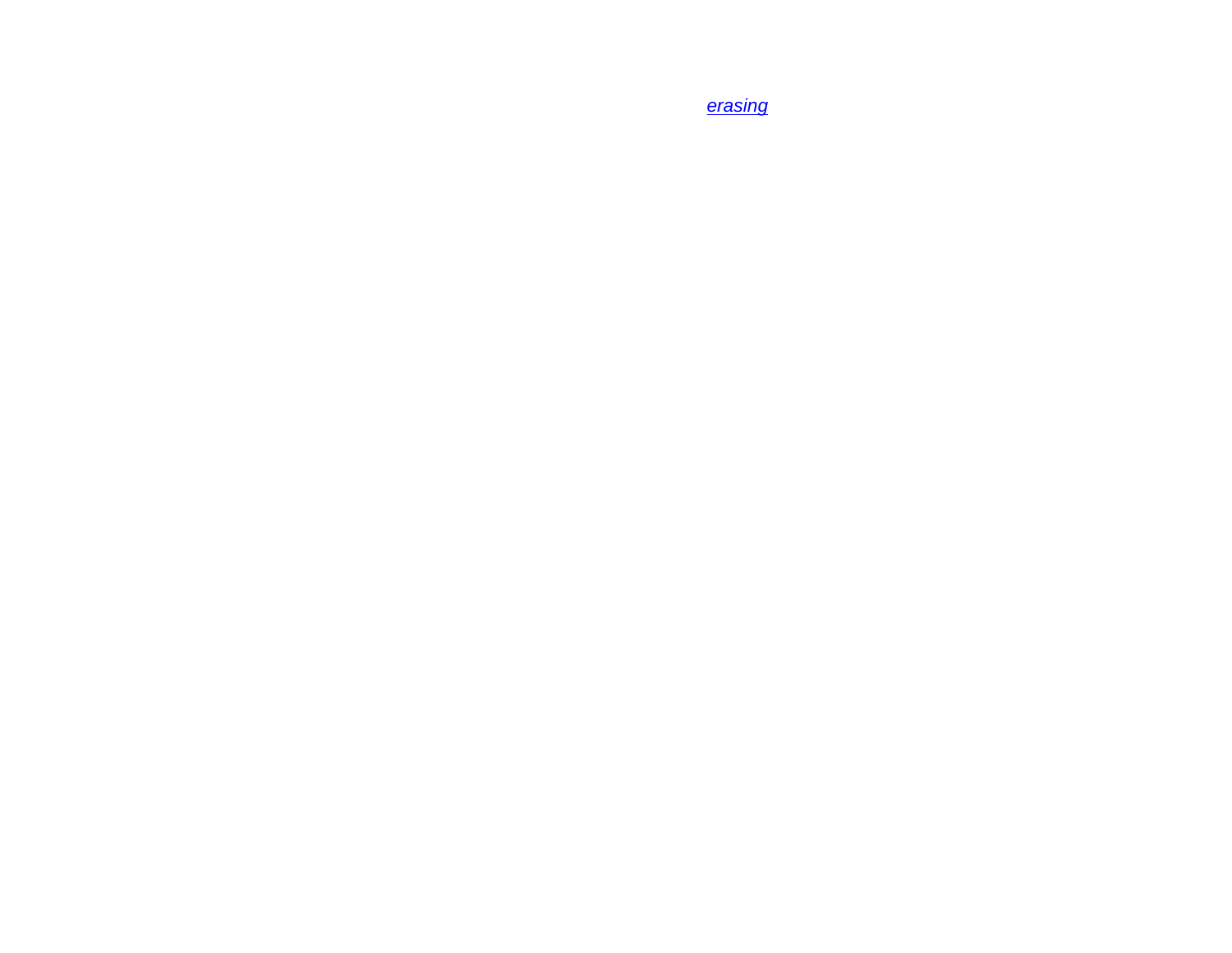



- **5 - O-ring**
	- Replace if damaged
- **6 - 10 Nm**
- **7 - To turbocharger**
- **8 - 15 Nm**
- **9 - To top of radiator**
	- $\bullet$  Connection diagram for coolant hoses  $\Rightarrow$ Page 19-15
- **10 - Retaining clip**
	- Check for secure fitting
- **11 - Connecting piece**
- **12 - To heater core**
	- $\bullet$  Connection diagram for coolant hoses  $\Rightarrow$ Page 19-15
- **13 - Upper coolant line**
	- ◆ Secured at cylinder head
	- $\bullet$  Connection diagram for coolant hoses  $\Rightarrow$ Page 19-15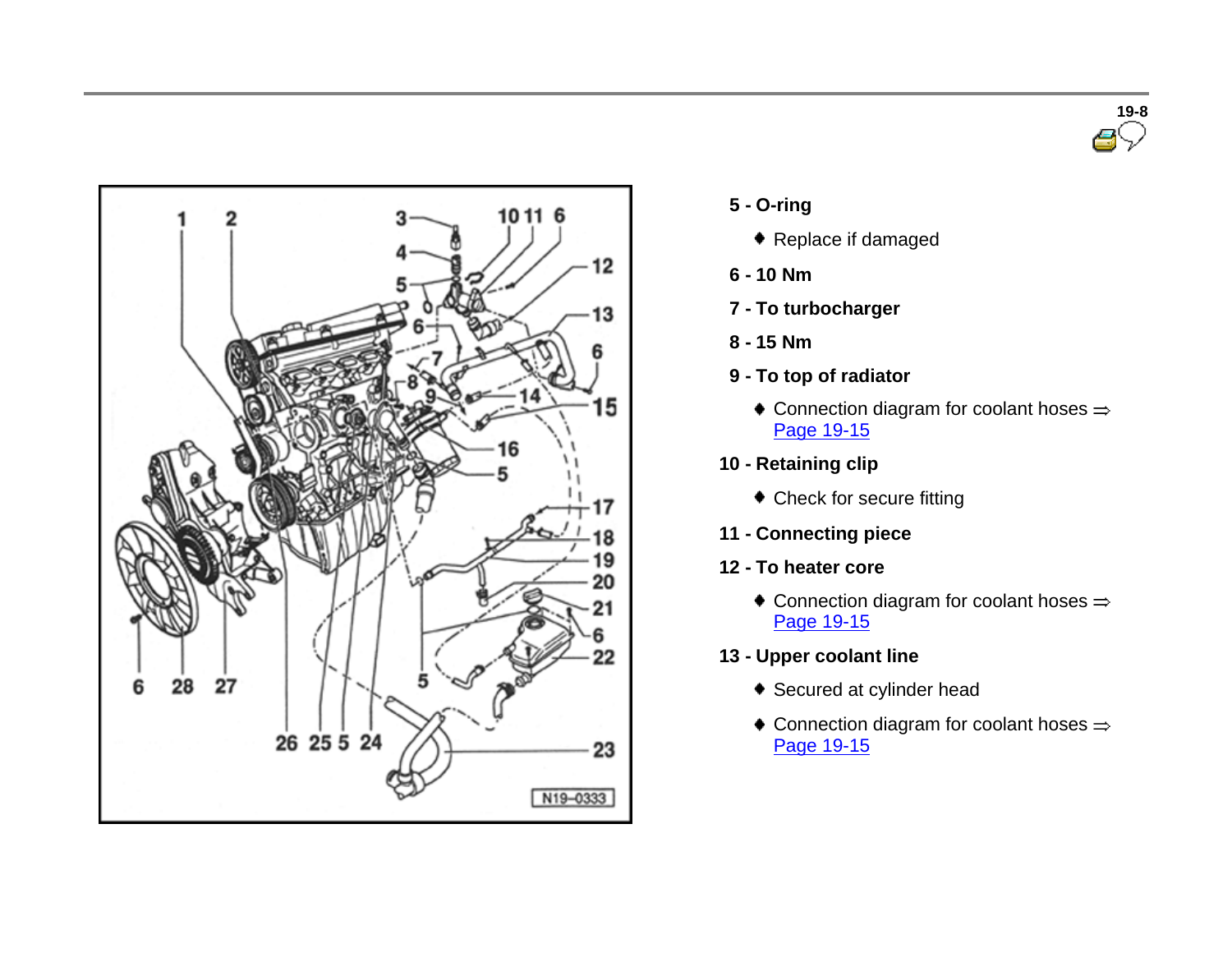



#### **14 - Coolant hose**

 $\bullet$  Connection diagram for coolant hoses  $\Rightarrow$ Page 19-15

#### **15 - Coolant hose**

- $\bullet$  Connection diagram for coolant hoses  $\Rightarrow$ Page 19-15
- **16 - Oil cooler**
	- Removing and installing  $=$  Page 17-8, item 22
- **17 - From heater core**
	- $\bullet$  Connection diagram for coolant hoses  $\Rightarrow$ Page 19-15
- **18 - 20 Nm**
- **19 - Lower coolant line**
	- ◆ Secured at oil filter bracket
	- $\bullet$  Connection diagram for coolant hoses  $\Rightarrow$ Page 19-15
- **20 - Sealing plug**
	- Check for secure fitting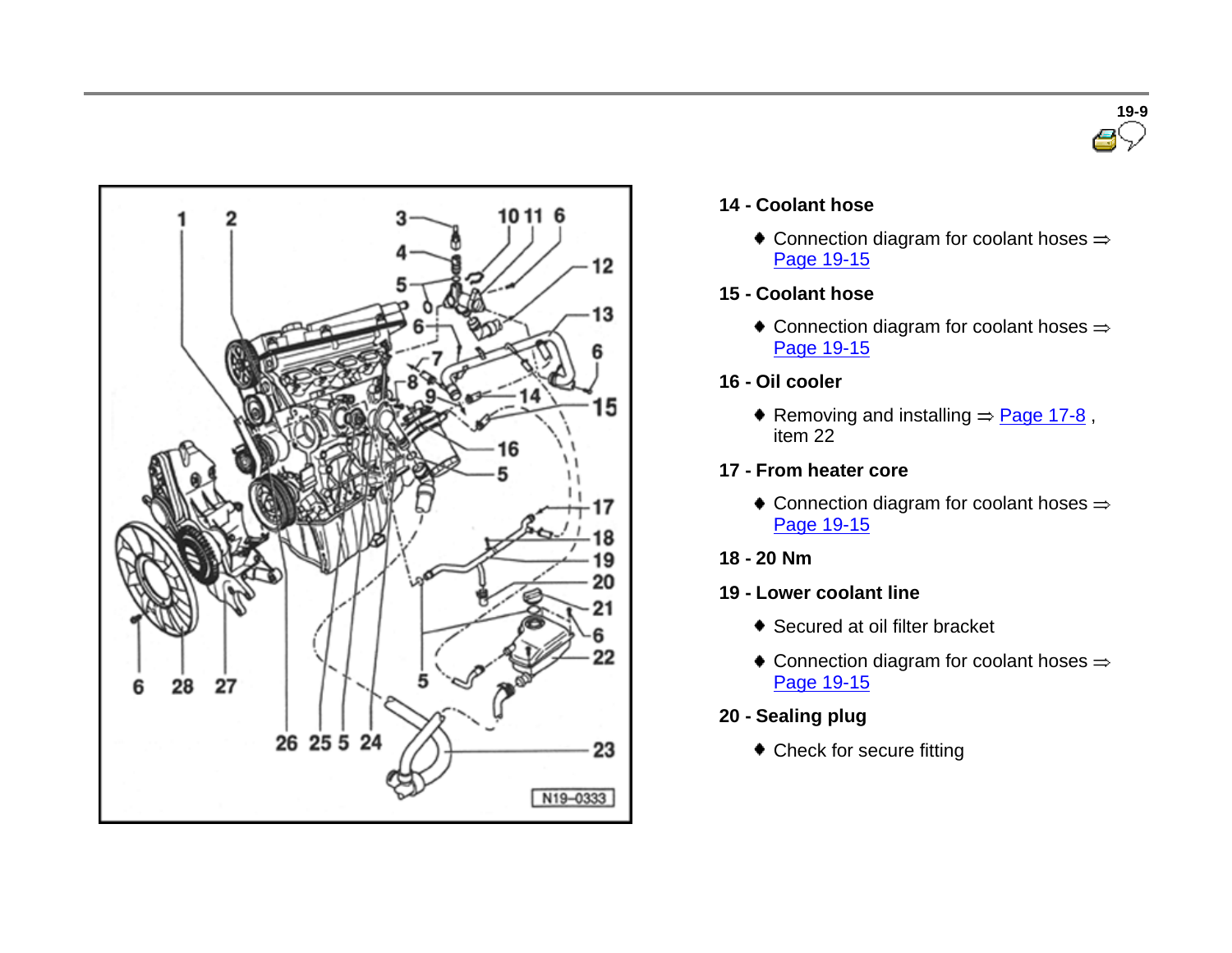



- **21 - Cap**
	- Check using VAG 1274 cooling system tester with VAG 1274/9 adapter
	- Test pressure: 1.4 to 1.6 bar
- **22 - Expansion tank**
	- ◆ Perform cooling system leakage test using VAG 1274 cooling system tester with VAG 1274/8 adapter

#### **23 - Lower coolant hose**

- ◆ From bottom of radiator
- $\bullet$  Connection diagram for coolant hoses  $\Rightarrow$ Page 19-15
- ◆ secured with retaining clip at radiator and connecting piece
- Check for secure fitting
- **24 - Connecting piece**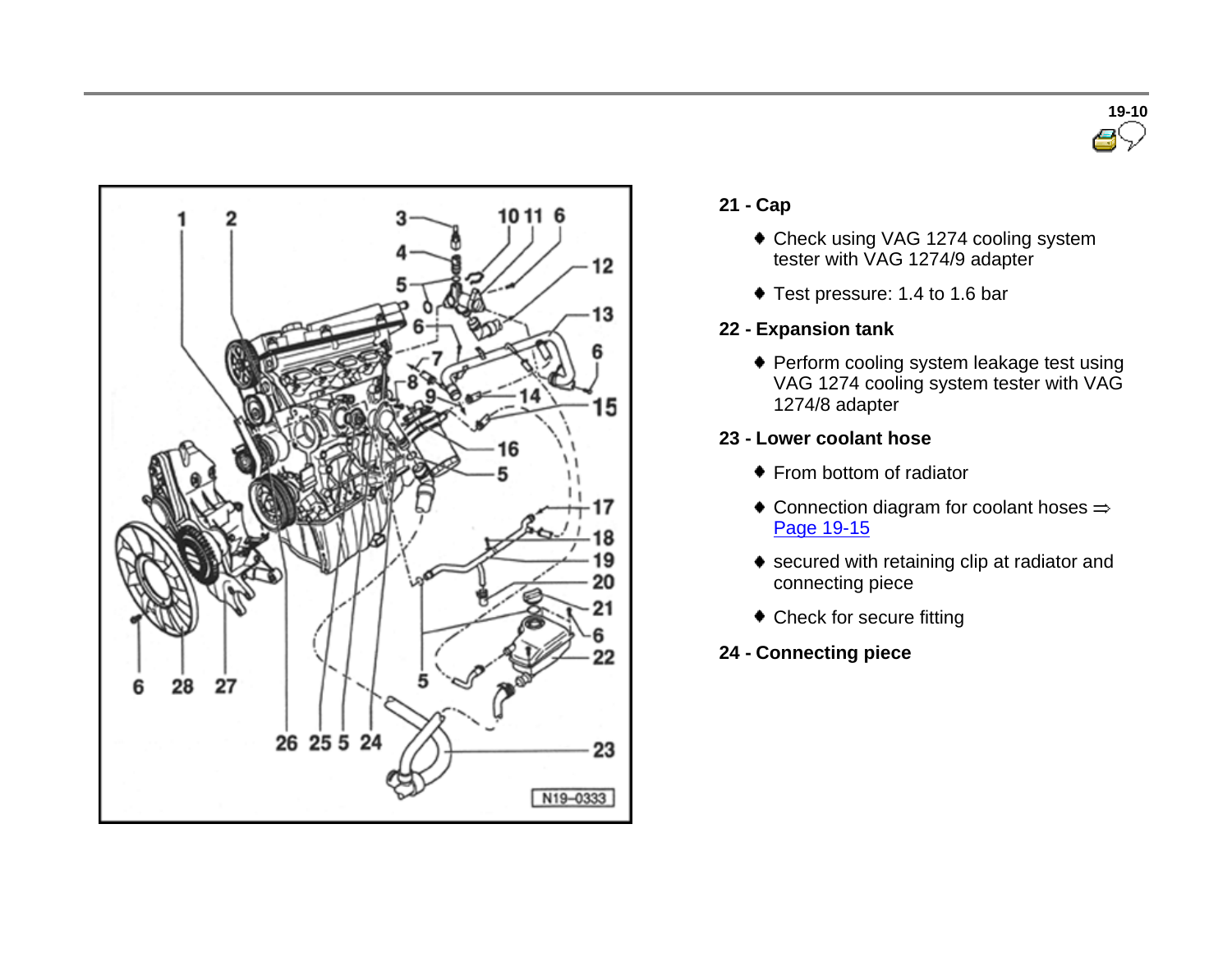



#### **25 - Coolant thermostat**

- $\bullet$  Installation position: Bracket must be vertical
- ◆ Checking: Warm thermostat in hot water bath.
- ◆ Starts opening at approx. 86 °C
- ◆ Opens at least 7 mm

#### **26 - Coolant pump**

- Check for ease of movement
- Completely replace if damaged or leaking
- Removing and installing  $\Rightarrow$  Page 19-26

#### **27 - Bracket**

- ◆ For tensioner, viscous-fan clutch, generator and power steering vane pump
- Removing and installing  $\Rightarrow$  Page 19-12
- **28 - Blower wheel**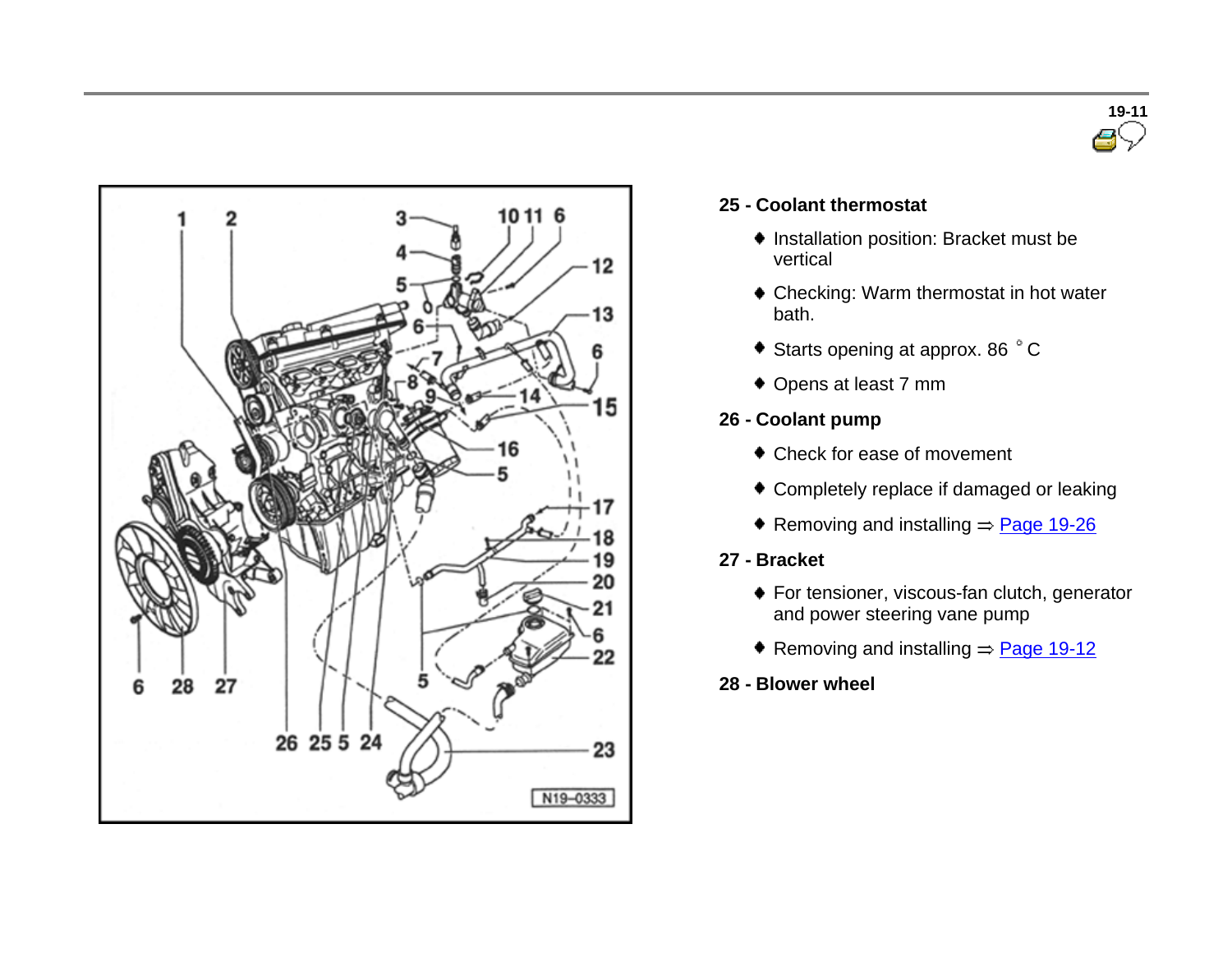



# **Bracket, removing and installing**

- **1 - 25 Nm**
- **2 - Ribbed belt tensioner**
	- $\bullet$  Ribbed belt, removing and installing  $\Rightarrow$ Page 13-14
- **3 - Bracket**
	- For tensioner, viscous-fan clutch, generator and power steering vane pump
- **4 - 50 Nm**
	- $\bullet$  Observe tightening sequence  $\Rightarrow$  Fig.  $\Rightarrow$  1
- **5 - 45 Nm**
	- ◆ For viscous fan clutch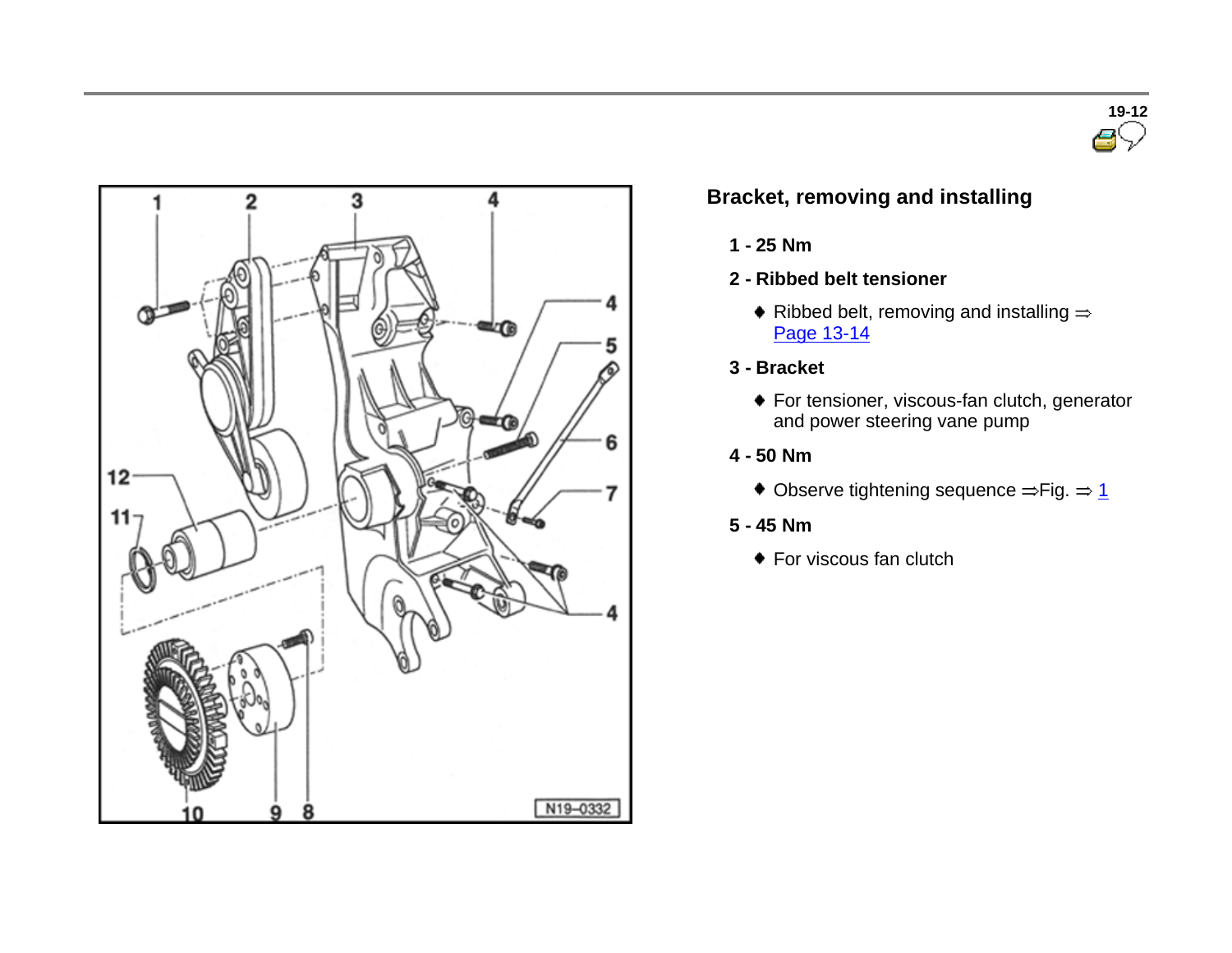



#### **6 - Brace**

- ♦ Between bracket and intake manifold
- **7 - 20 Nm**
- **8 - 30 Nm**
- **9 - Belt pulley**
	- ◆ For viscous fan clutch
	- Removing and installing  $\Rightarrow$  Page 19-29, viscous fan clutch, removing and installing
- **10 - Viscous fan clutch**
	- Removing and installing  $=$  Page 19-29
- **11 - Snap ring**
- **12 - Bearing bushing**
	- ◆ For viscous fan clutch
	- Removing and installing  $=$  Page 19-31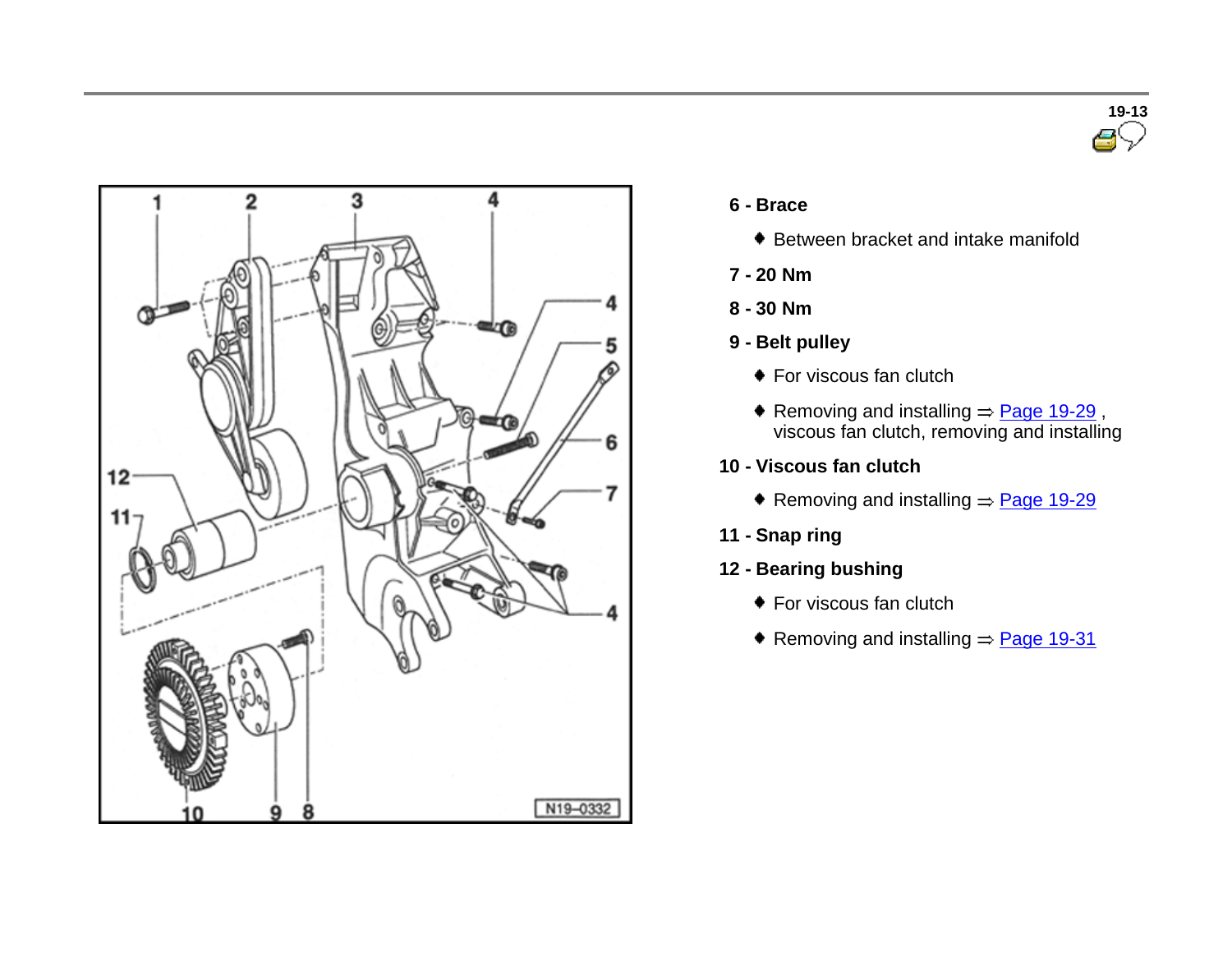



**Fig. 1 Tightening sequence, bracket to cylinder block**

#### **Special tools and equipment**

VAG 1331 torque wrench (5 to 50 Nm)

#### **Procedure**

 $\blacktriangleleft$ 

- Place bracket on cylinder block.
- Tighten bracket in shown tightening sequence to 50 Nm as follows:
- 1 Tighten bolt -A-
- 2 Tighten bolt -B-
- 3 Tighten bolt -C-
- 4 Tighten bolt -D-
- 5 Tighten bolt -E-
- 6 Tighten bolt -F-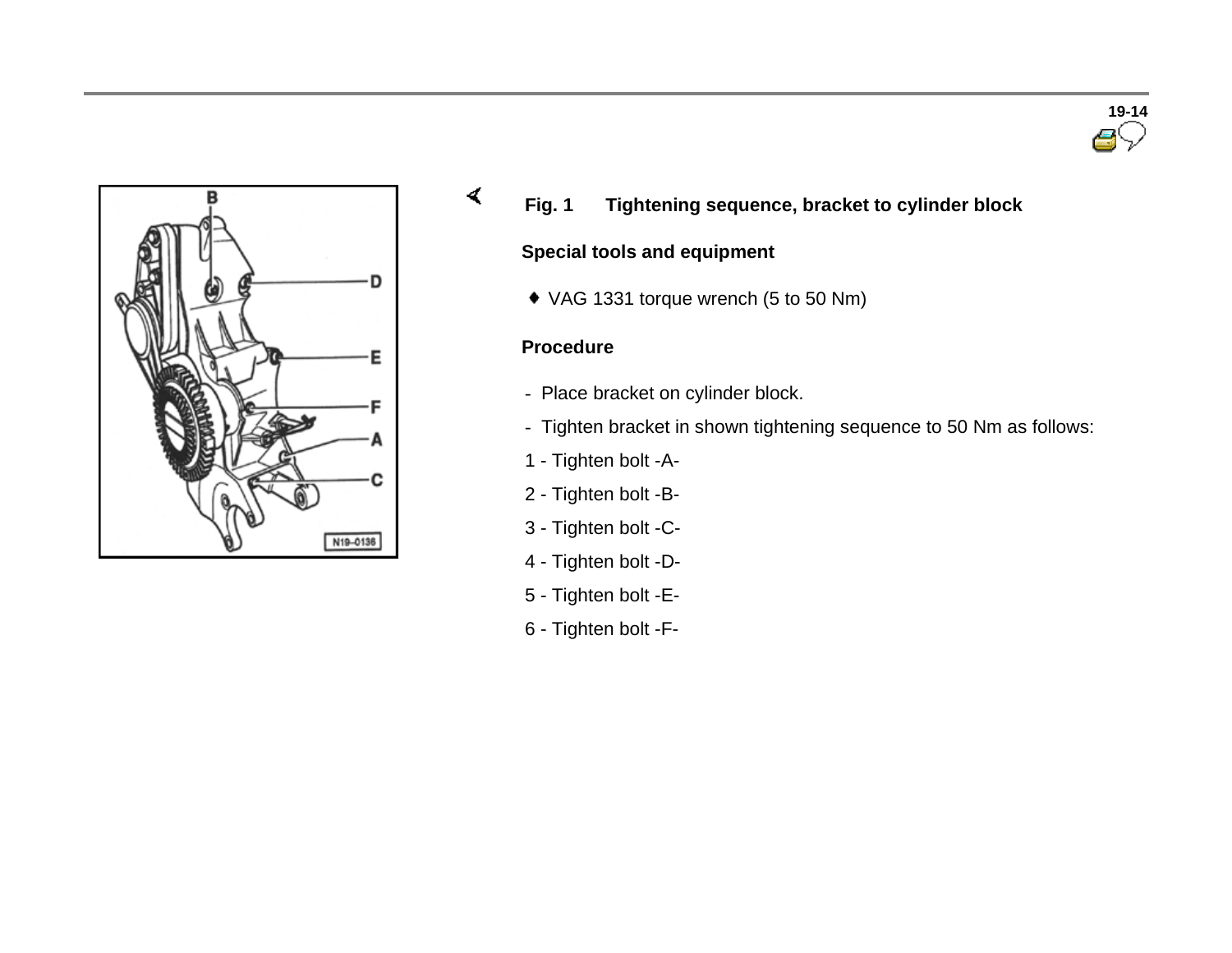



### **Coolant hose connection diagram**

- **1 - Heater core**
- **2 - Lower coolant pipe**
- **3 - Expansion tank**
- **4 - Oil cooler**
- **5 - Intake manifold**
- **6 - Lower coolant hose**
- **7 - Upper coolant hose**
- **8 - Radiator**
- **9 - Upper coolant line**
- **10 - Coolant pump/coolant regulator**
- **11 - Turbocharger**
- **12 - Cylinder head/Cylinder block**
- **13 - Connecting piece**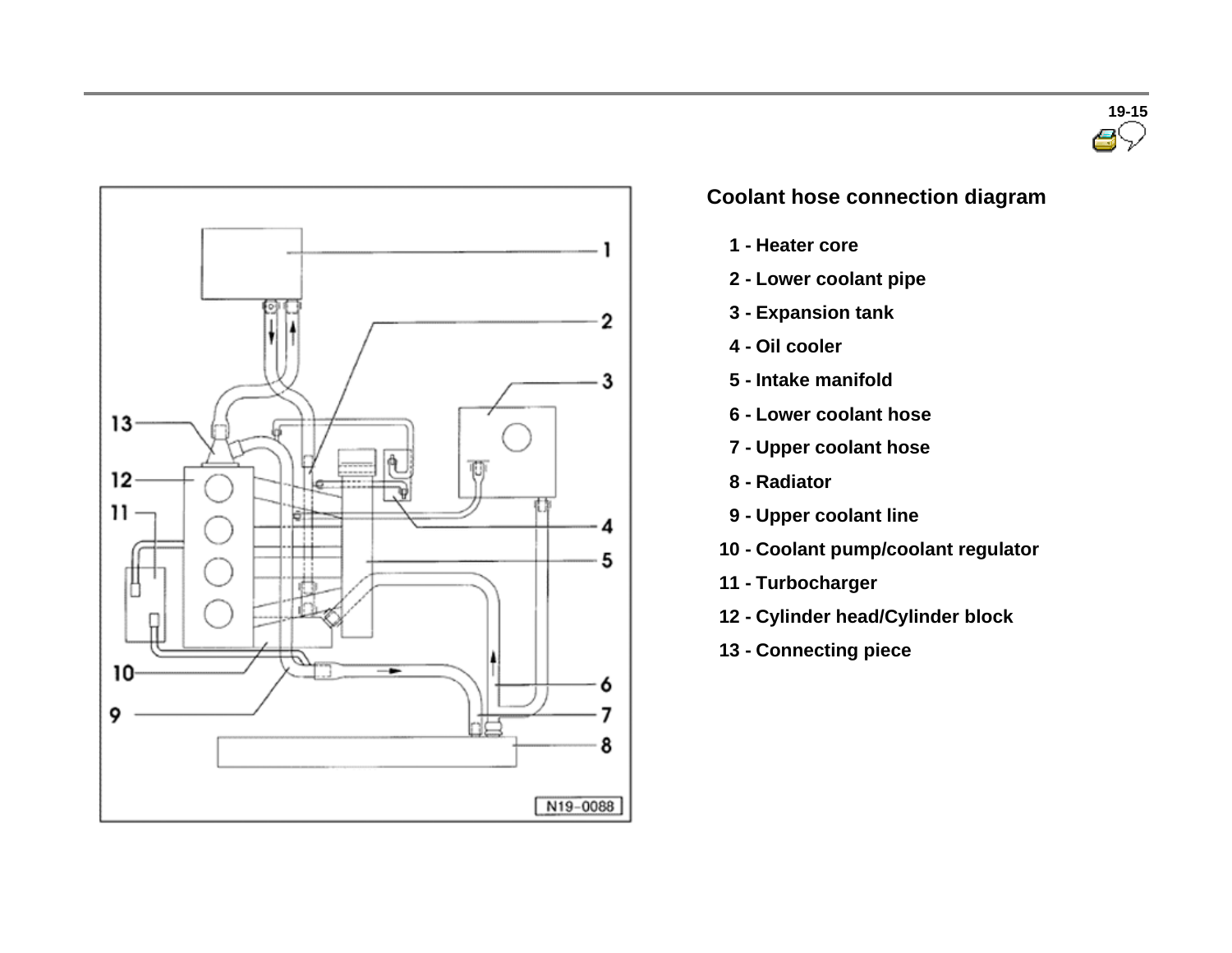



# **Coolant, draining and refilling**

### **Special tools and equipment**

- ◆ T10007 Refractometer
- VAG 1306 Drip tray
- VAG 1331 Torque wrench (5 to 50 Nm)
- VAS 5024 Assembly tool for spring-type clamps
- VAG 1274/8 Adapter
- VAG 1274/10 Adapter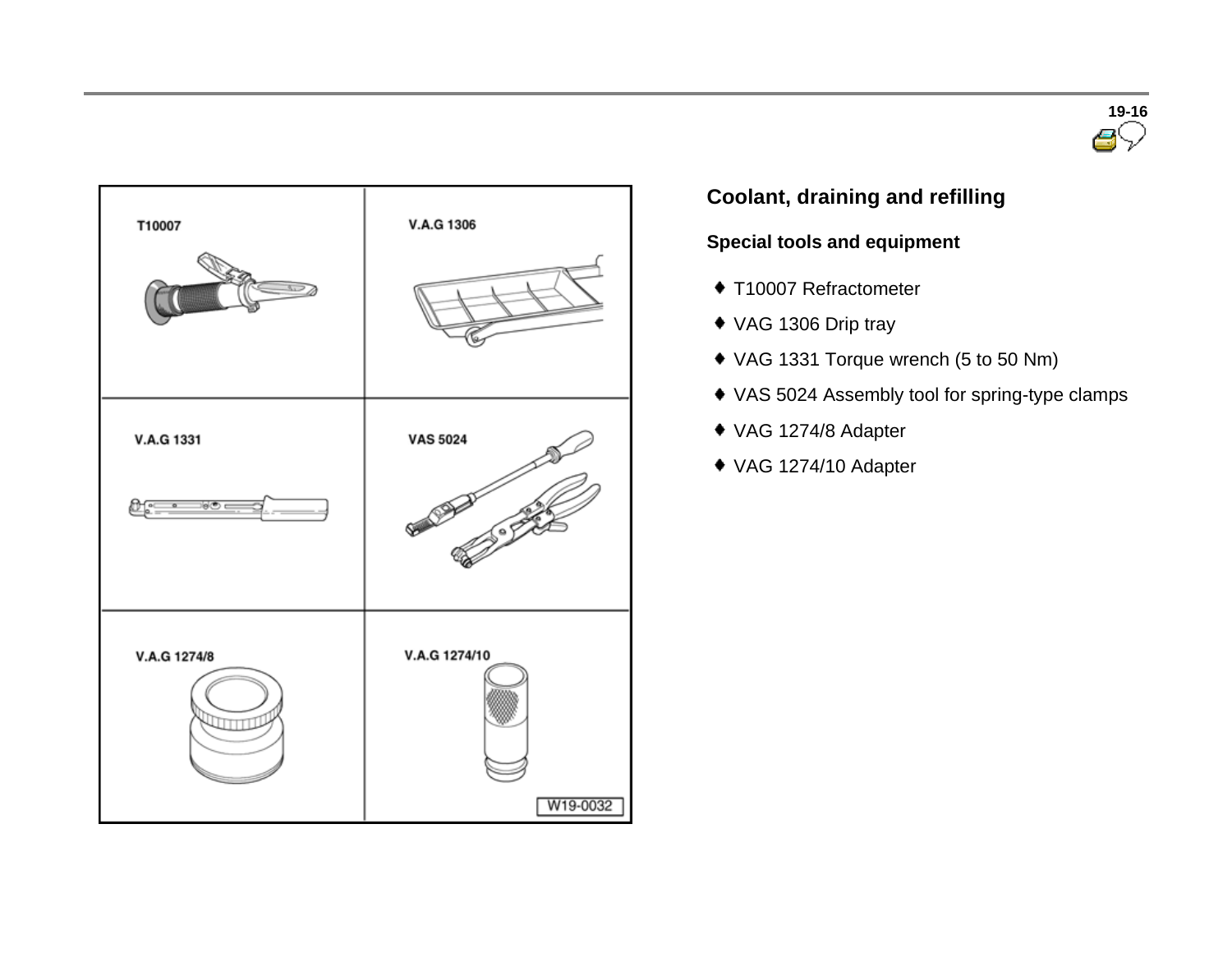# **Draining**

- Open cap for coolant expansion tank.
- Remove noise insulation.

 *Repair Manual, Body Exterior, Repair Group 50; Body, front; Noise insulation - Assembly overview*

 - Pull off retaining clip (arrow) for lower coolant hose and remove coolant hose from radiator.



- Disconnect coolant hose from connecting piece -2-.
	- Remove bolts -1-, connecting piece -2-, O-ring -3- and coolant thermostat -4-.

*Note:*

 $\blacktriangleleft$ 



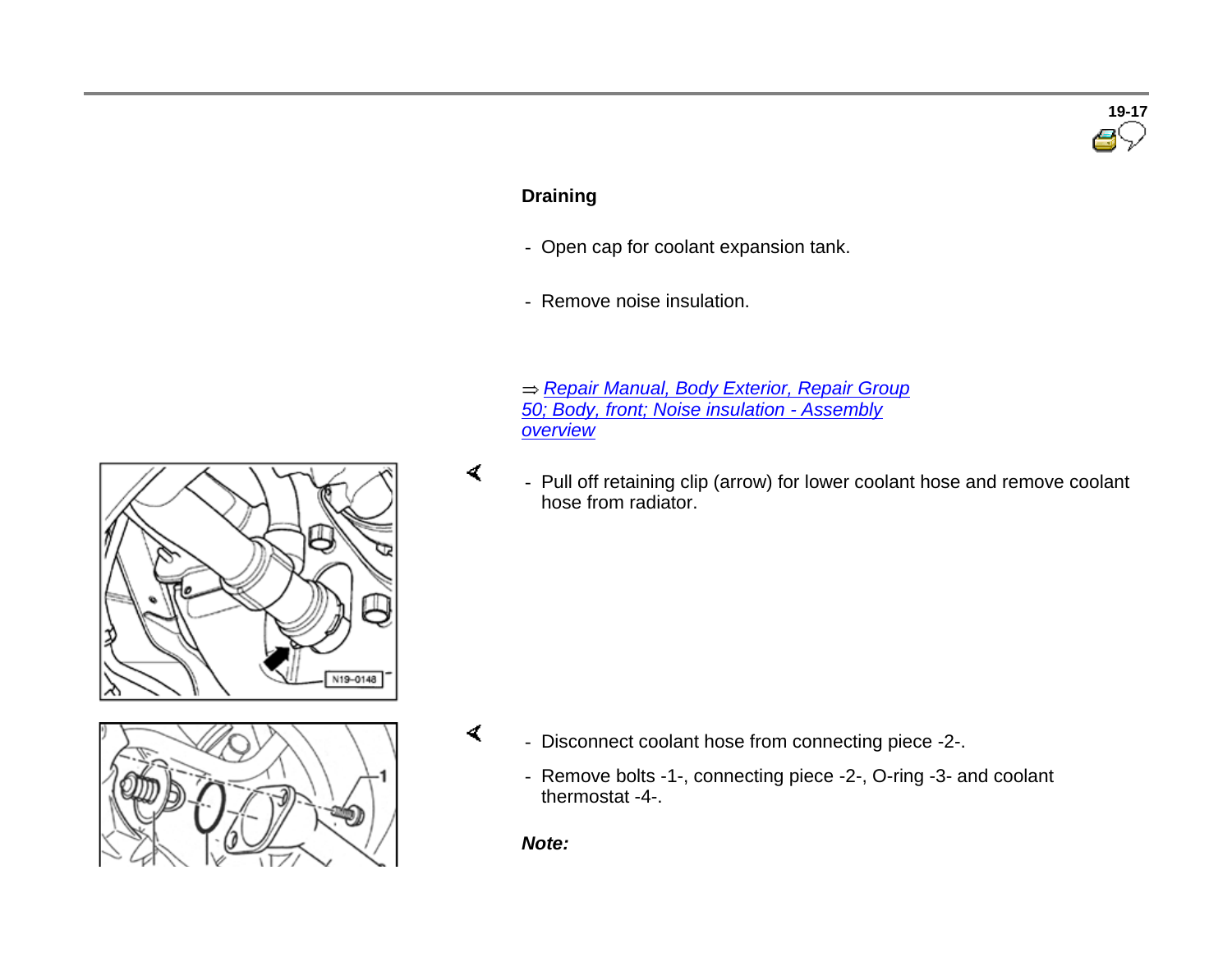*Follow coolant disposal regulations!*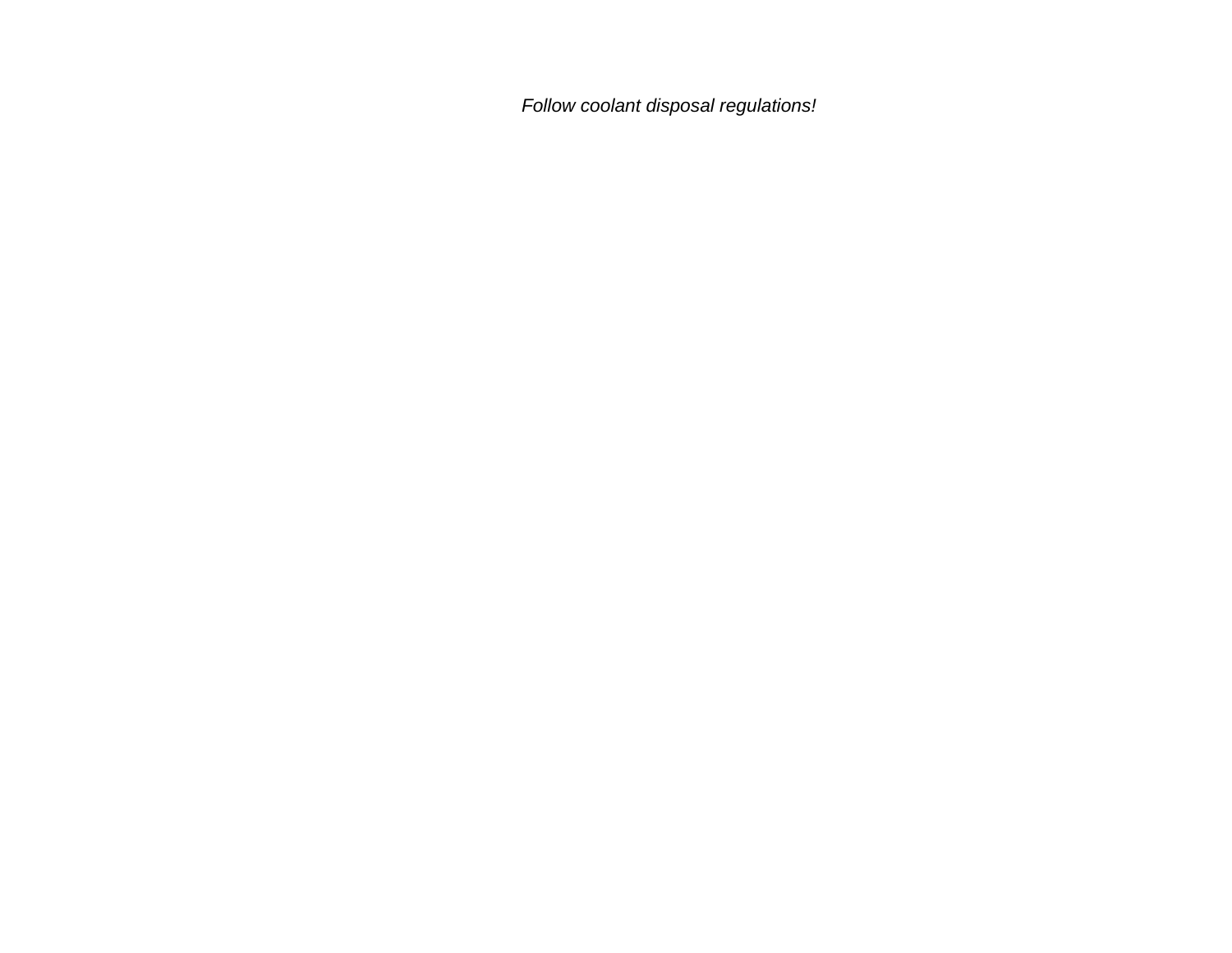# **19-18**

#### **Filling**

#### *Notes:*

- *Only use coolant additive G12 (according to TL VW 774 D). Characteristic: red color*
- *Do not mix G12 with any other coolant additive!*
- *If the fluid in expansion tank is brown, G12 has been mixed with other coolant. In this is the case, coolant must be replaced.*
- *"G12" and coolant additives marked "In accordance with TL VW 774 D" prevent frost and corrosion damage, scaling and also raise the boiling point of the coolant. Therefore, cooling system must be filled year round with frost and corrosion protection additives.*
- *<sup>A</sup> higher boiling point improves engine reliability under heavy load particularly in countries with tropical climates.*
- *Frost protection additives protect against frost to about -25 C (about -35 C in arctic climates).*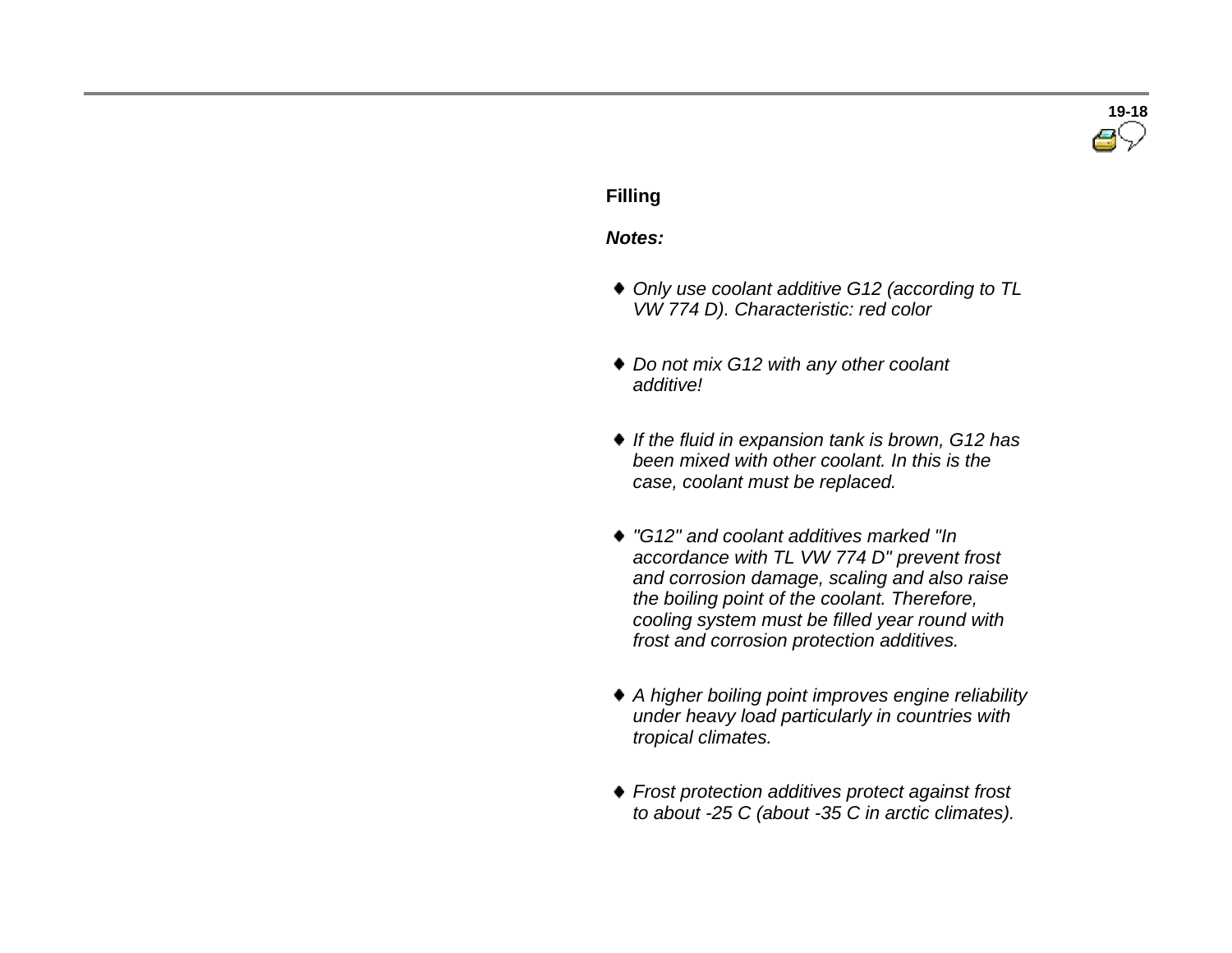*The coolant concentration must not be reduced by adding water even in warmer seasons and in warmer countries. The anti-freeze ratio must be at least 40%.*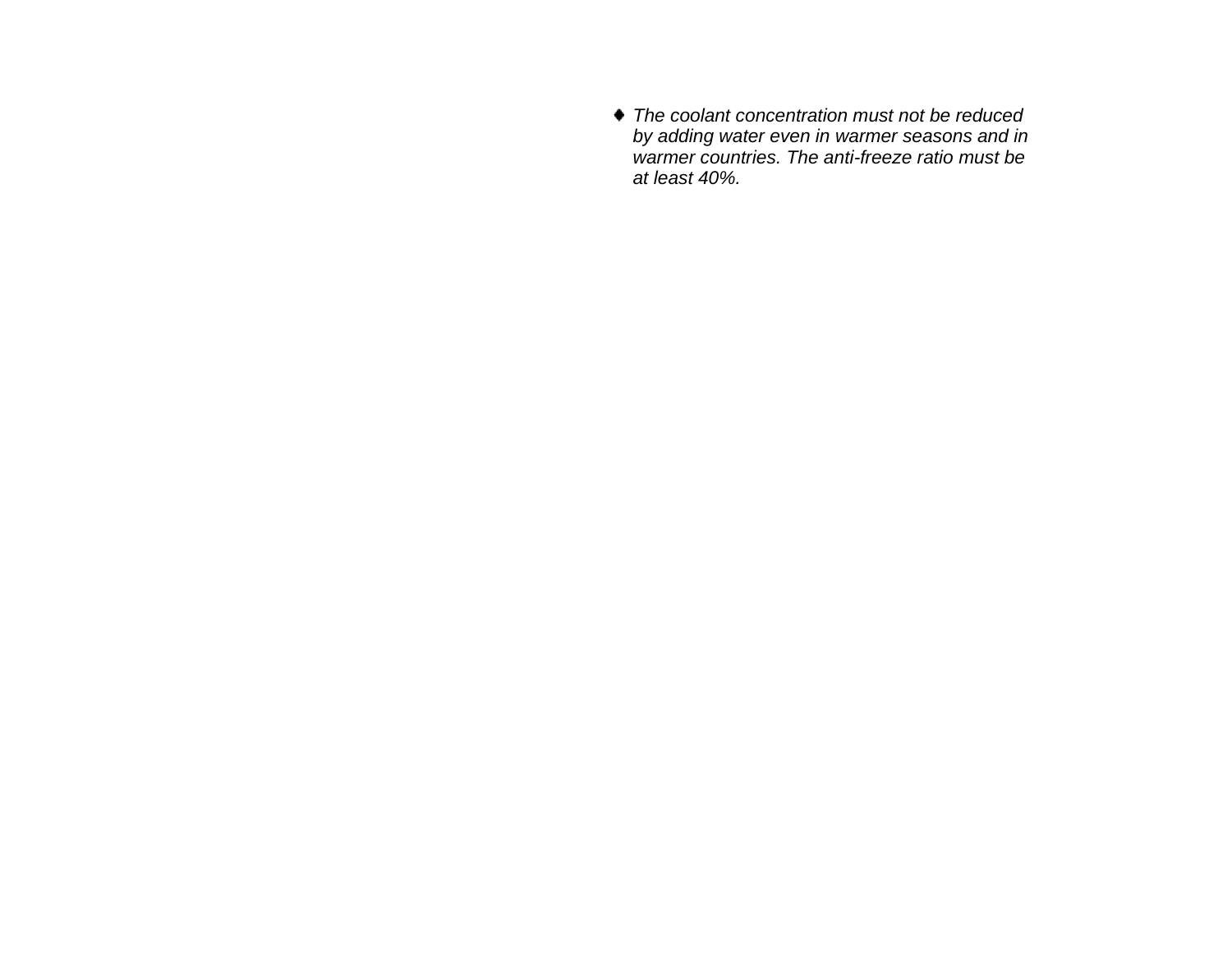

- *If for climatic reasons greater frost protection is required, the amount of G 12 can be increased, but only up to 60% (frost protection to about -40 C), otherwise frost protection and cooling effectiveness will be reduced.*
- *If the radiator, heater core, cylinder head or cylinder head gasket is replaced, completely replace the engine coolant.*
- *The T10007 refractometer is recommended for determining frost protection density.*

Recommended mixture ratios:

|                    | Frost protection to $ $ Anti-freeze amount $ $ -G12- <sup>1)</sup> $ $ Water <sup>1)</sup> |                  |                  |
|--------------------|--------------------------------------------------------------------------------------------|------------------|------------------|
| $-25$ $^{\circ}$ C | 40%                                                                                        | 3.01             | 4.0 <sub>1</sub> |
| $-35$ $^{\circ}$ C | 50%                                                                                        | 3.5 <sub>1</sub> | 3.5 <sub>1</sub> |

 $<sup>1</sup>$  The quantity of coolant can vary depending upon vehicle options.</sup>

#### **Procedure**

 $\blacktriangleleft$ 

- Install lower radiator hose and secure.
- Replace O-ring and remove coolant thermostat and connecting piece. Bracket of coolant thermostat must be vertical. Tightening torque: 15

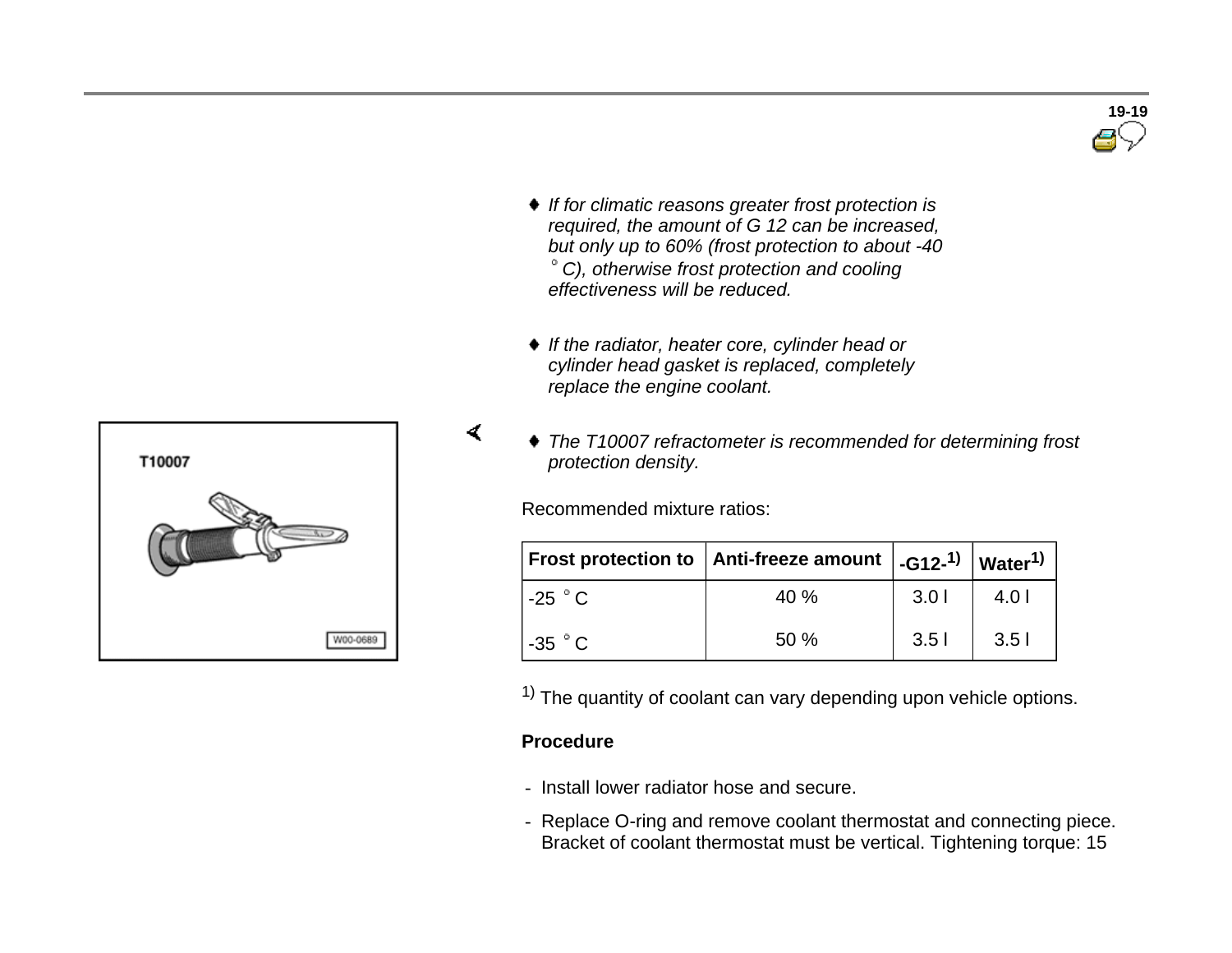Nm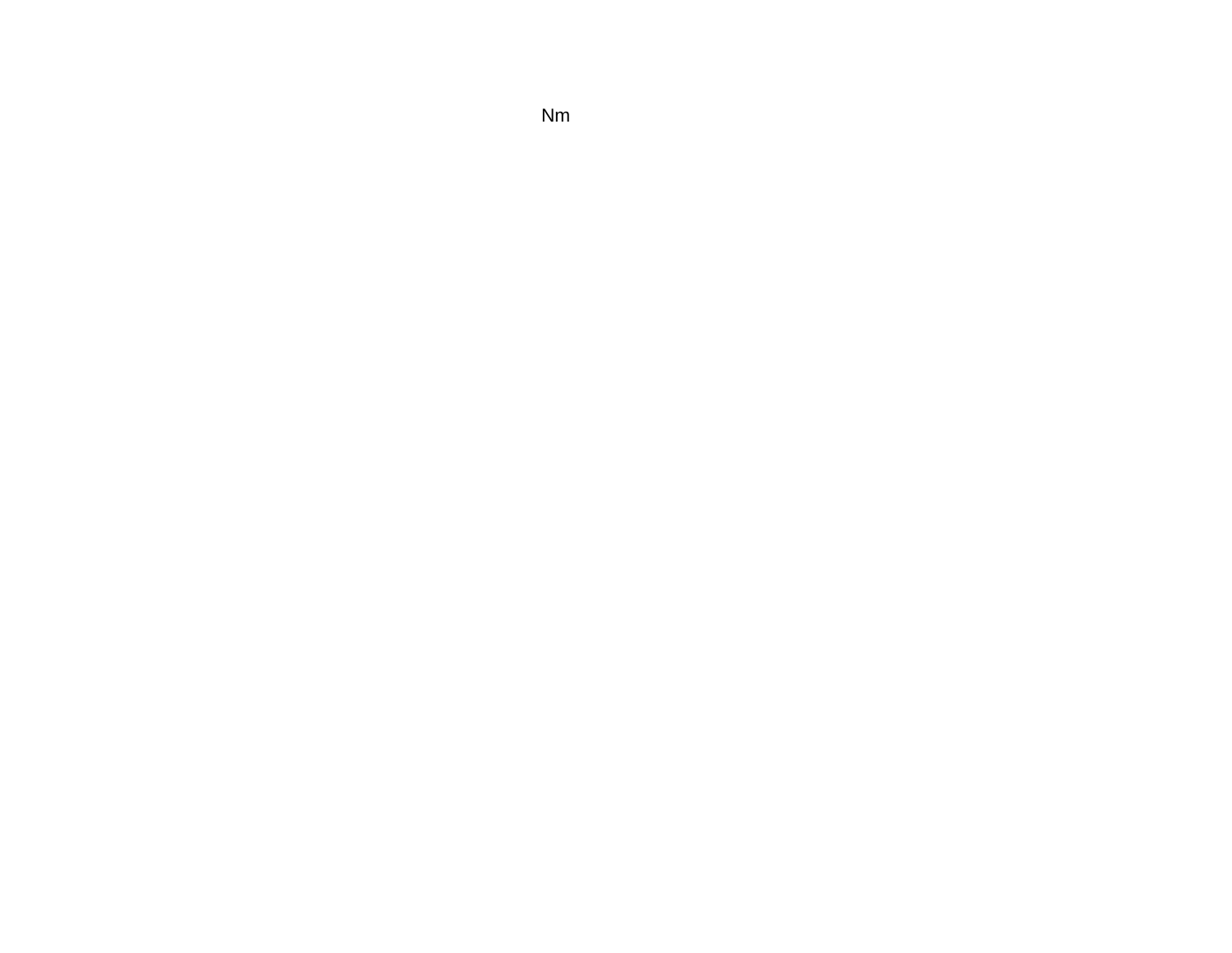



- Attach coolant hose to connecting piece.

 $\blacktriangleleft$ 

 $\blacktriangleleft$ 

- Thread VAG 1274/8 onto coolant reservoir and lengthen using 1274/10 tube
	- Move back protective cover for coolant hose at connection of heater core.



- Loosen coolant hose on heater core and pull back hose sufficiently so that the bleed hole in coolant hose (arrow) is no longer covered by the connecting piece.
	- Fill up coolant until it flows out of the coolant hose bleed hole.
	- Slide coolant hose onto connecting piece and secure it again.
	- Install coolant expansion tank cap.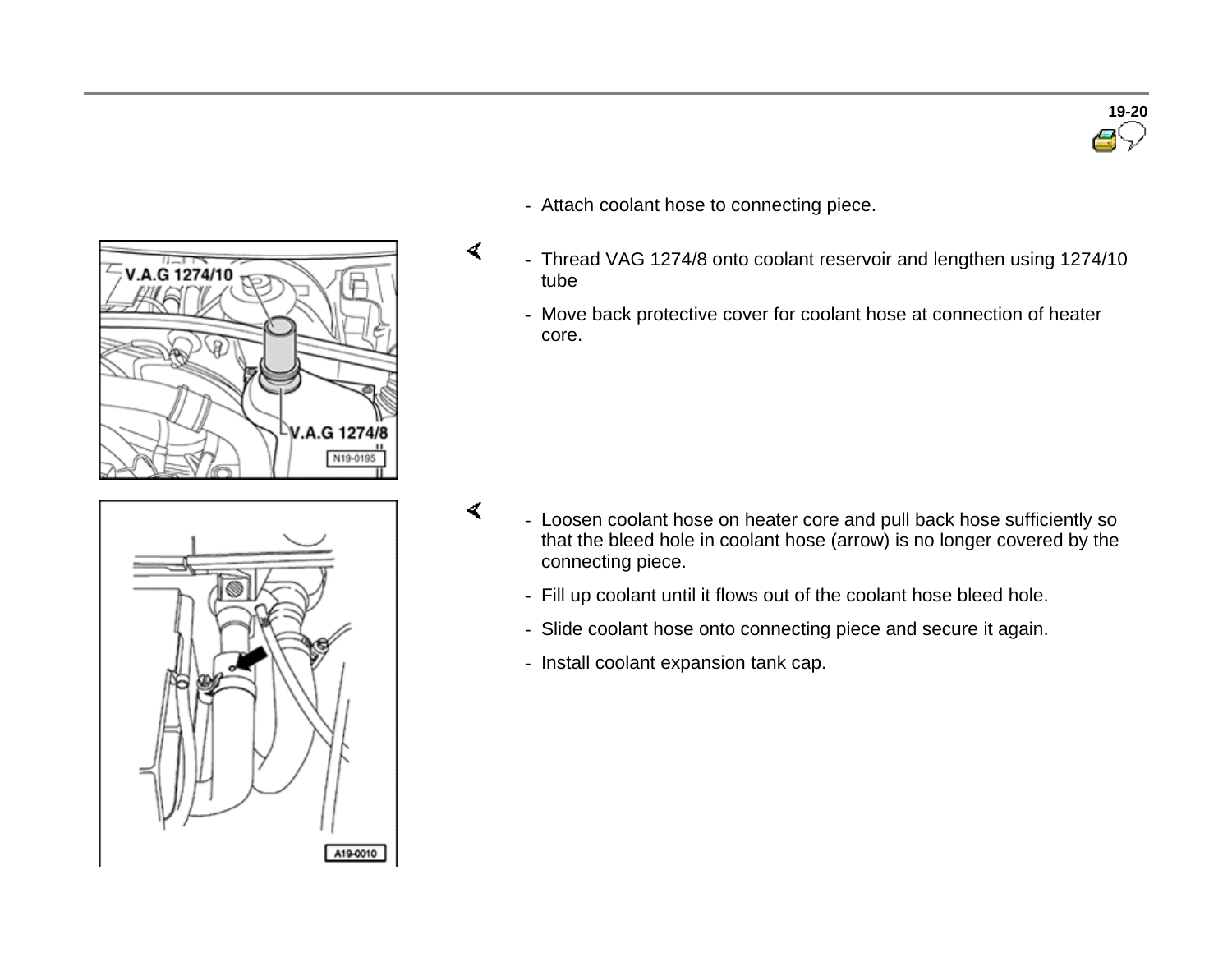

- Start engine and maintain an engine speed of about 2000 RPM for approx. 3 minutes.
- Allow engine to idle until lower coolant hose at radiator is hot.
- Check coolant level and top off if necessary. With engine at operating temperature, coolant level must be at max. marking, with engine cold, it must be between min. and max. marking.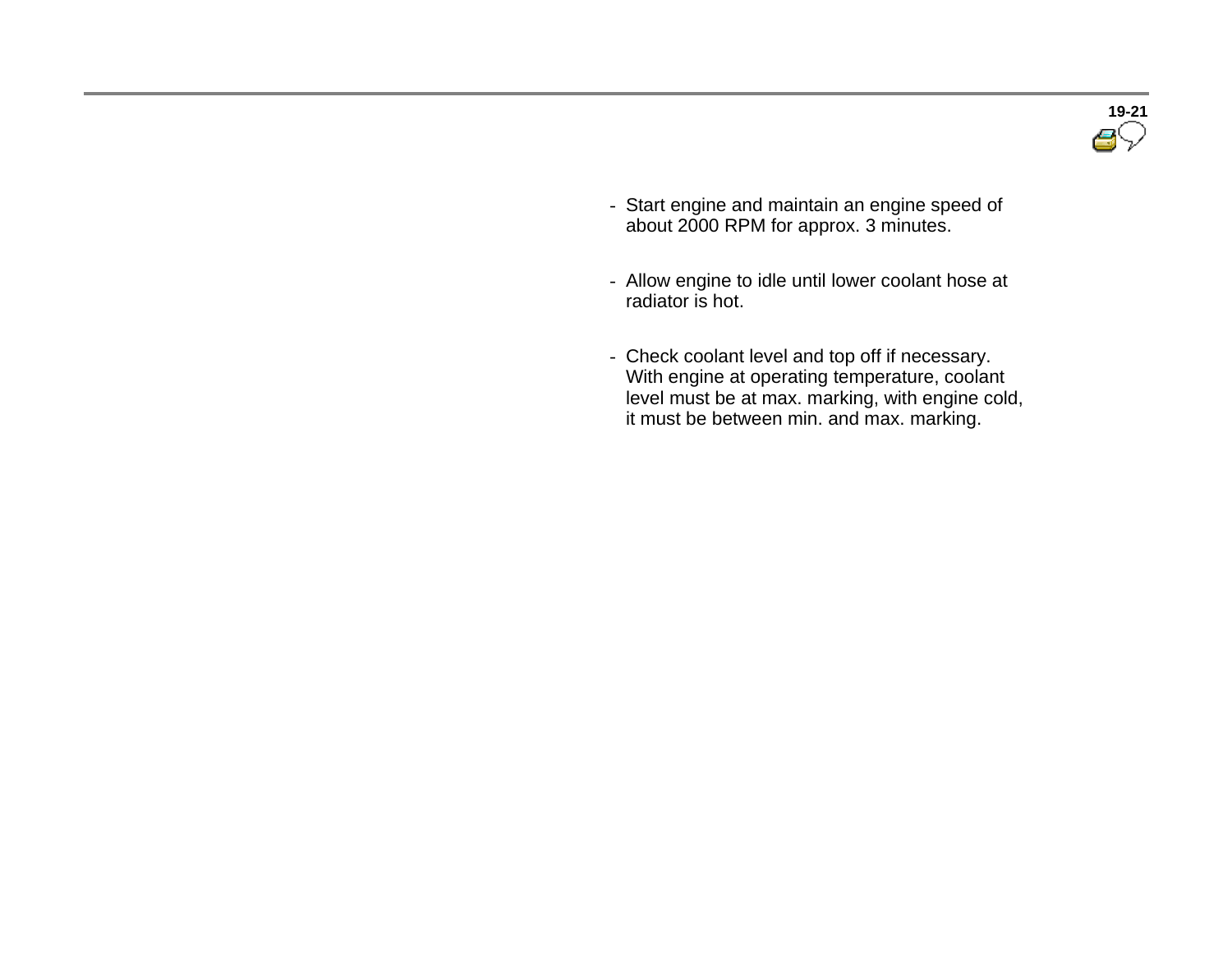# **Radiator, removing and installing**

**Special tools and equipment** 

VAG 1306 drip tray

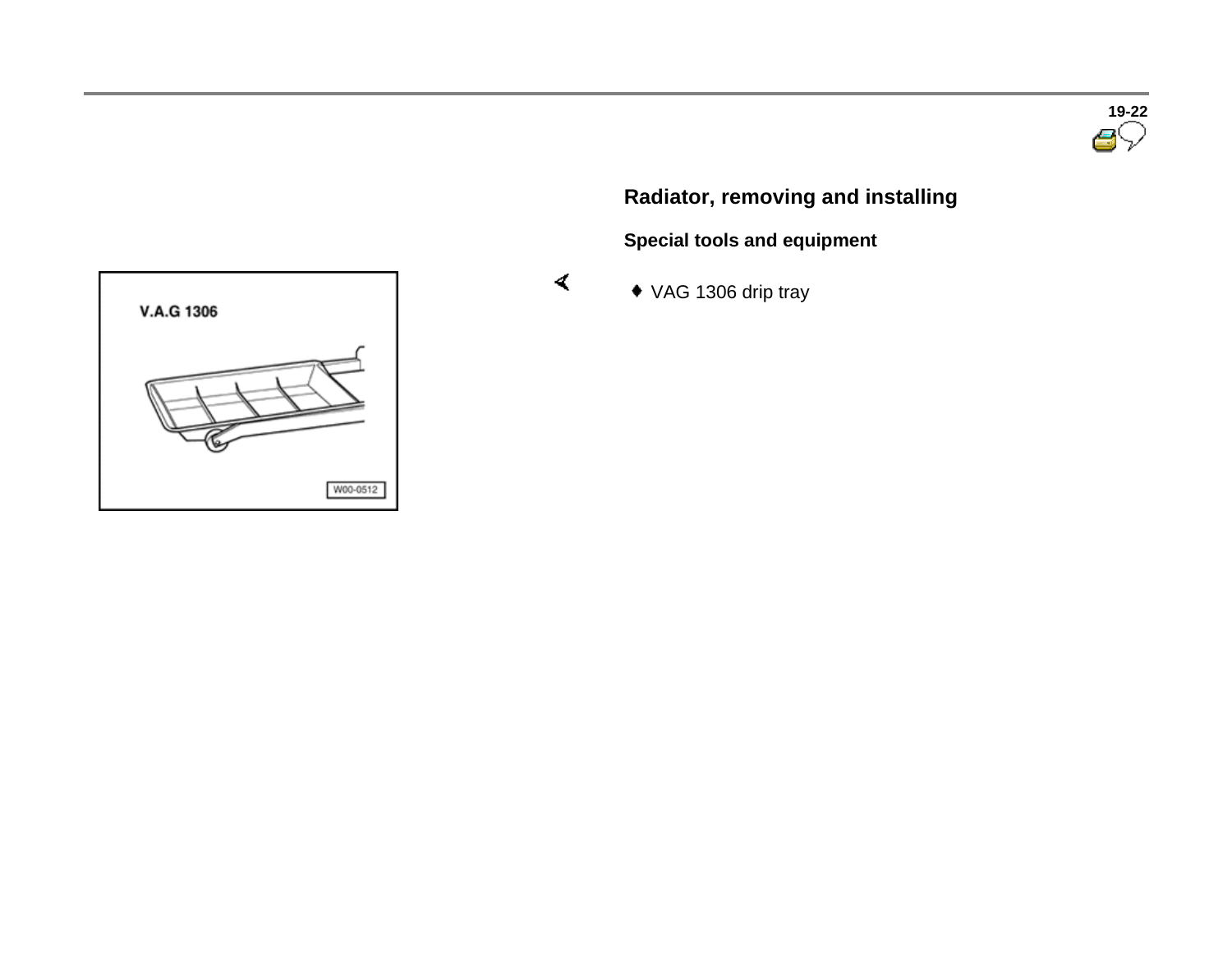

VAG 1331 torque wrench (5 to 50 Nm)

#### **Removing**

 $\blacktriangleleft$ 

 $\blacktriangleleft$ 

- Drain coolant  $=$  Page 19-16.
- Remove front bumper:
- *Repair Manual, Body Exterior, Repair Group 63; Bumper, front; Assembly overview*
- Remove coolant hoses from radiator.

#### **Vehicles with automatic transmission**

- Remove ATF lines from radiator:

 $\Rightarrow$  Repair Manual, 5 Spd. Automatic Transmission 01V, Repair Group 37, Transmission disassembling and assembling; ATF lines, removing and installing.

### **Continuation for all vehicles**

- Unbolt cooling coil for power steering fluid (arrows) and let hang free; Do not open hydraulic fluid circuit.
	- Remove upper radiator securing pins and remove radiator toward front.

#### **Vehicles with A/C system**



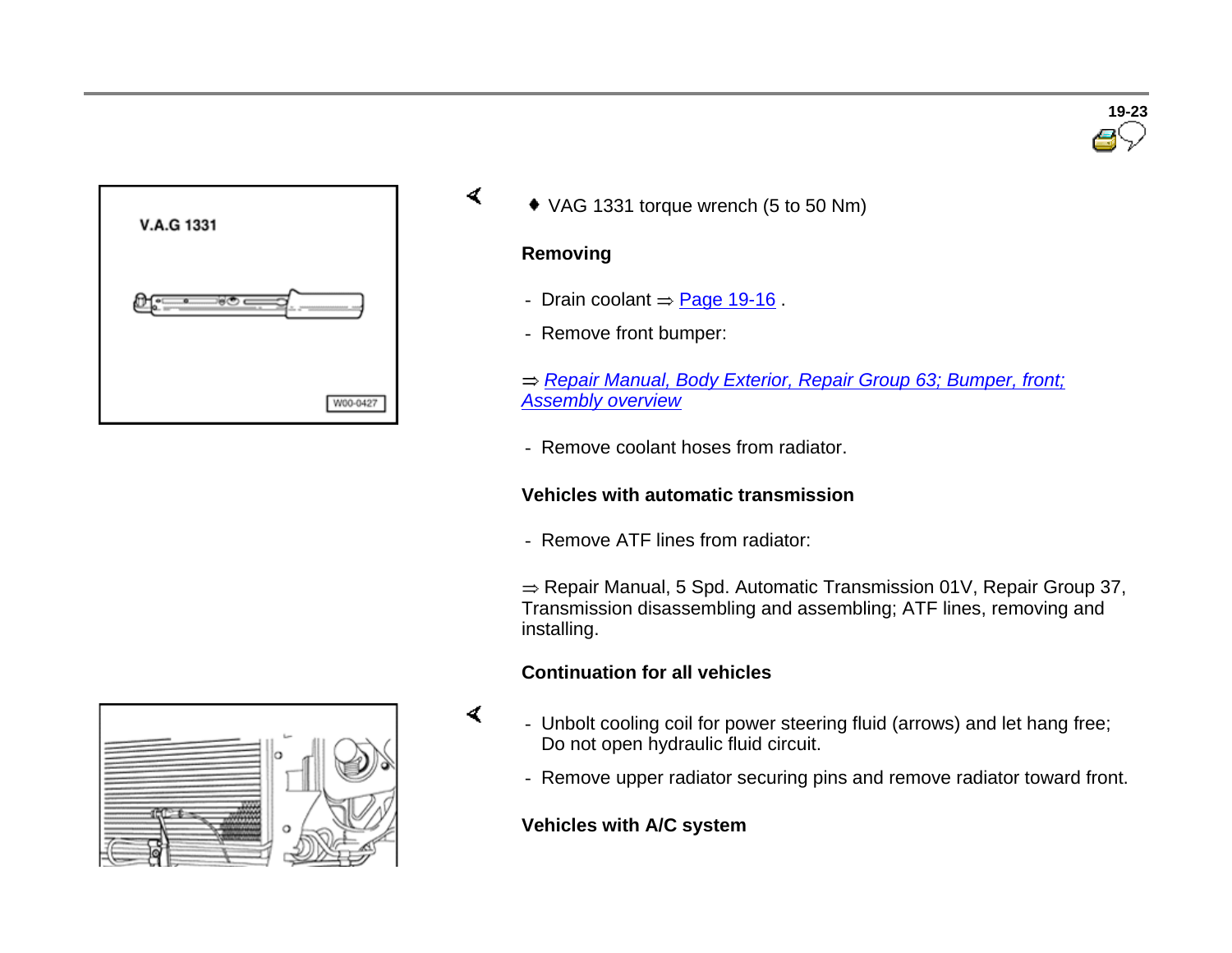- Observe additional notes and repair work  $\Rightarrow$  Page 19-25.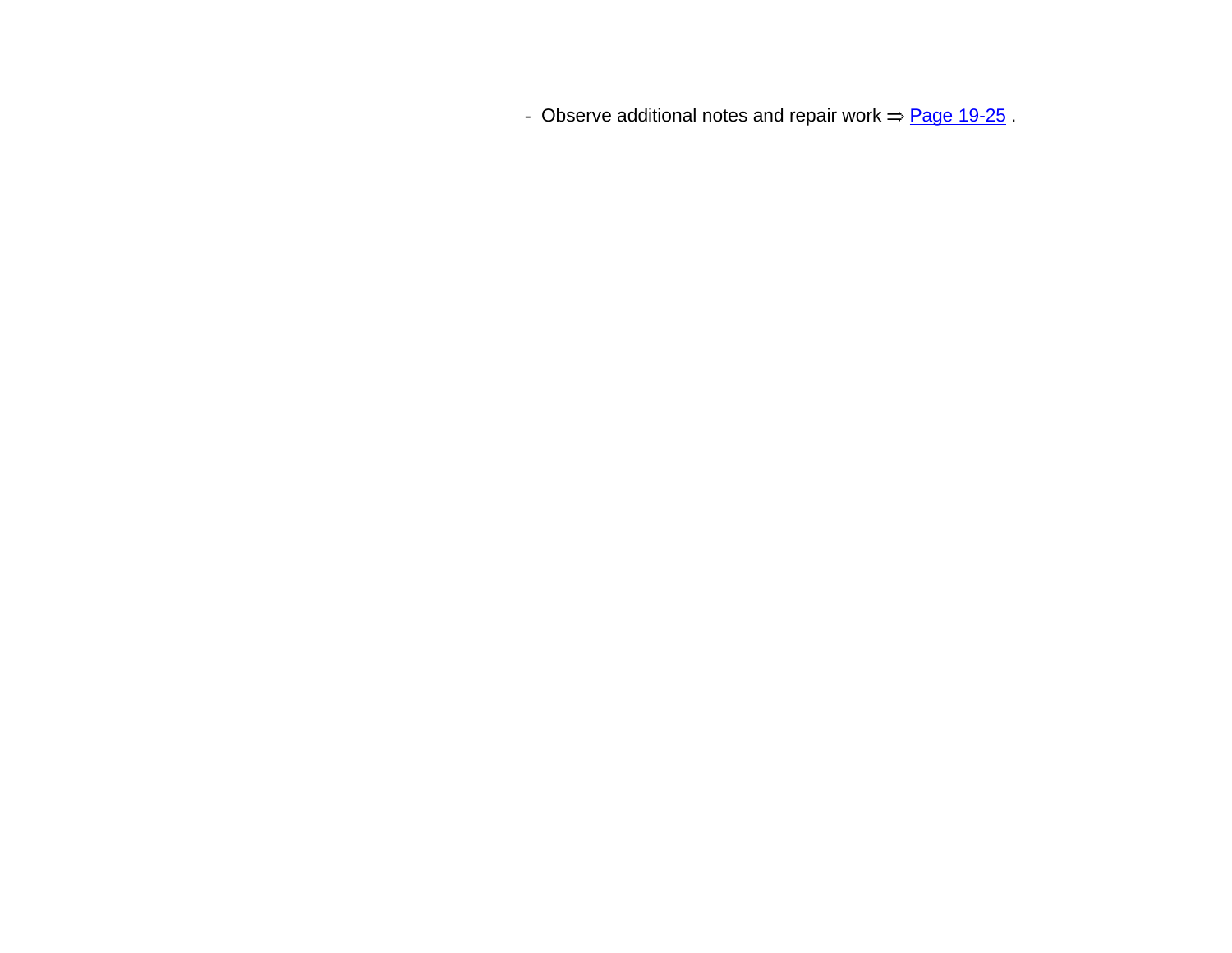

#### **Installing**

 Installation is reverse of removal, noting the following:

#### **Vehicles with automatic transmission**

- Attach ATF lines to radiator:

 $\Rightarrow$  Repair Manual, 5 Spd. Automatic Transmission 01V, Repair Group 37, Transmission disassembling and assembling; ATF lines, removing and installing.

- Check ATF level.

 $\Rightarrow$  Repair Manual, 5 Spd. Automatic Transmission 01V, Repair Group 37; ATF level, checking and topping up

#### **Continuation for all vehicles**

- Top up coolant  $\Rightarrow$  Page 19-16 .
- For harness connectors and routing: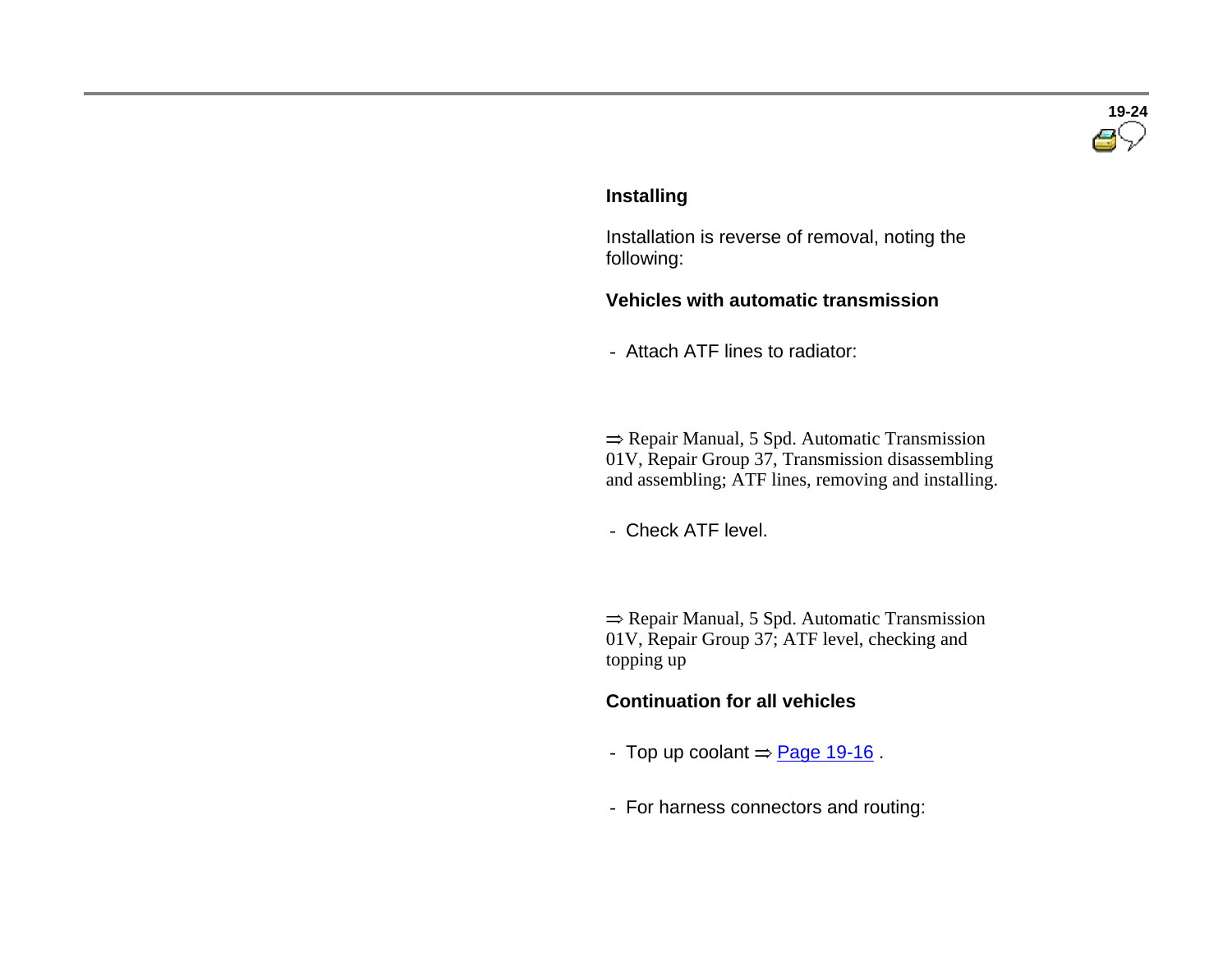*Electrical Wiring Diagrams, Troubleshooting & Component Locations*

- Install front bumper

 *Repair Manual, Body Exterior, Repair Group 63; Bumper, front; Assembly overview*

> - Check headlight adjustment, correct if necessary:

*Repair Manual, Maintenance*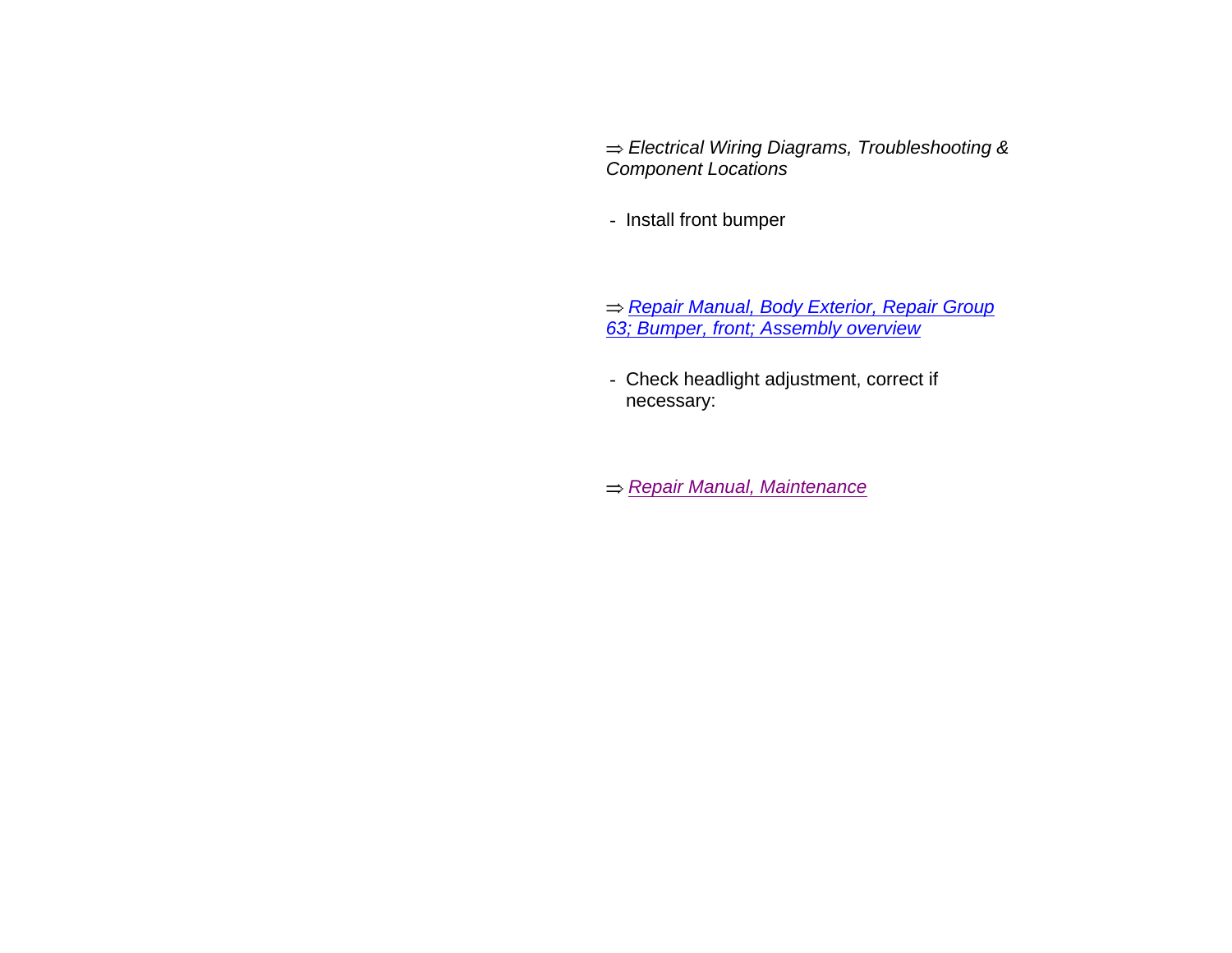

 **Additional notes and assembly steps for vehicles with A/C system** 

#### *WARNING!*

 *Do not open refrigerant circuit for A/C system.*

#### *Note:*

 *Do not bend or stretch lines or hoses as condenser and/or refrigerant lines/hoses may be damaged.*

- Remove retaining clamp(s) for refrigerant lines.
- Remove condenser from radiator and pull forward as far as possible.
- Secure condenser to body so that the refrigerant lines/hoses are not burdened.
- Remove radiator between condenser and bumper.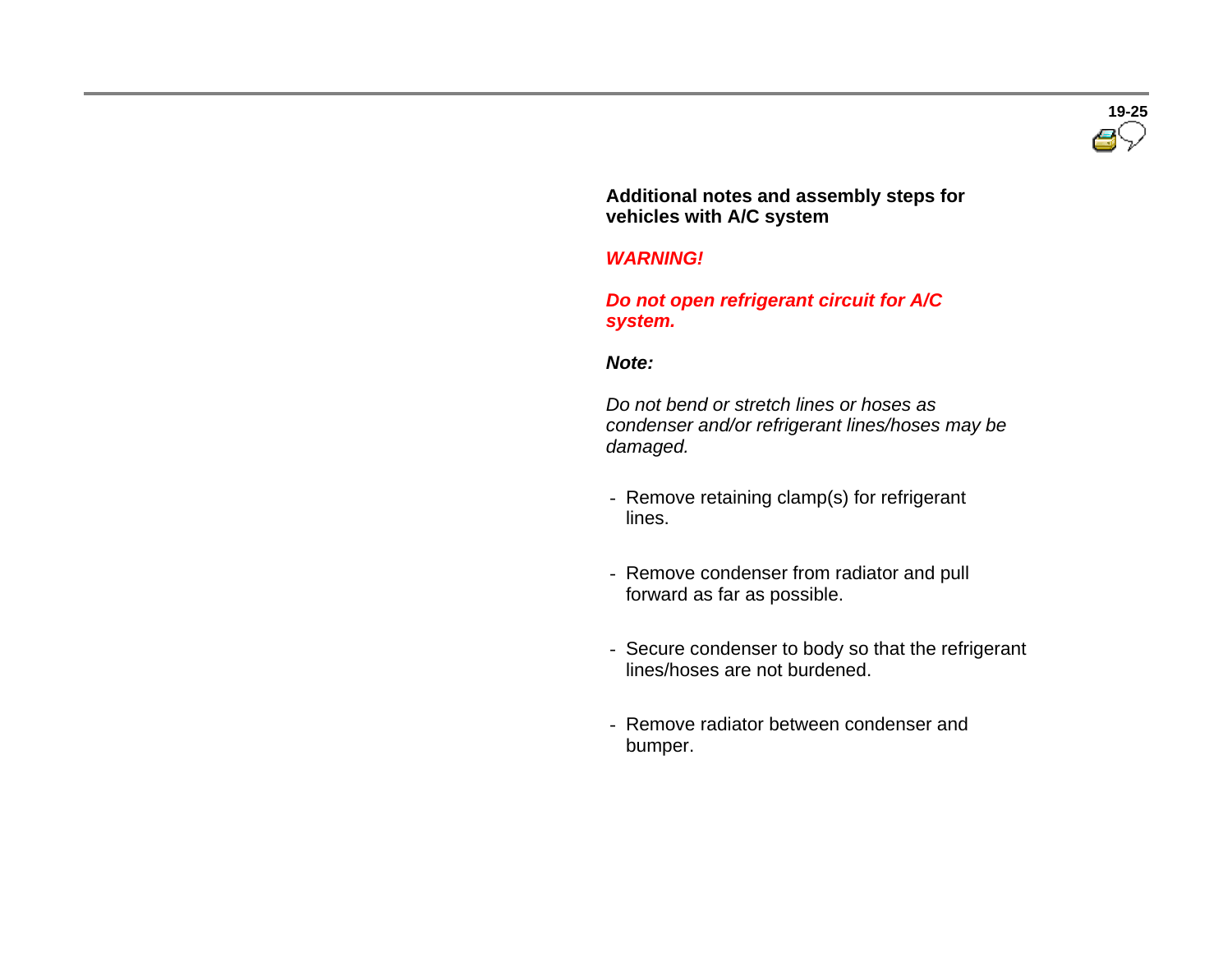



# **Coolant pump, removing and installing**

### **Special tools and equipment**

- ◆ T10007 Refractometer
- VAG 1306 Drip tray
- VAG 1331 Torque wrench (5 to 50 Nm)
- VAS 5024 Assembly tool for spring-type clamps
- VAG 1274/8 Adapter
- VAG 1274/10 Adapter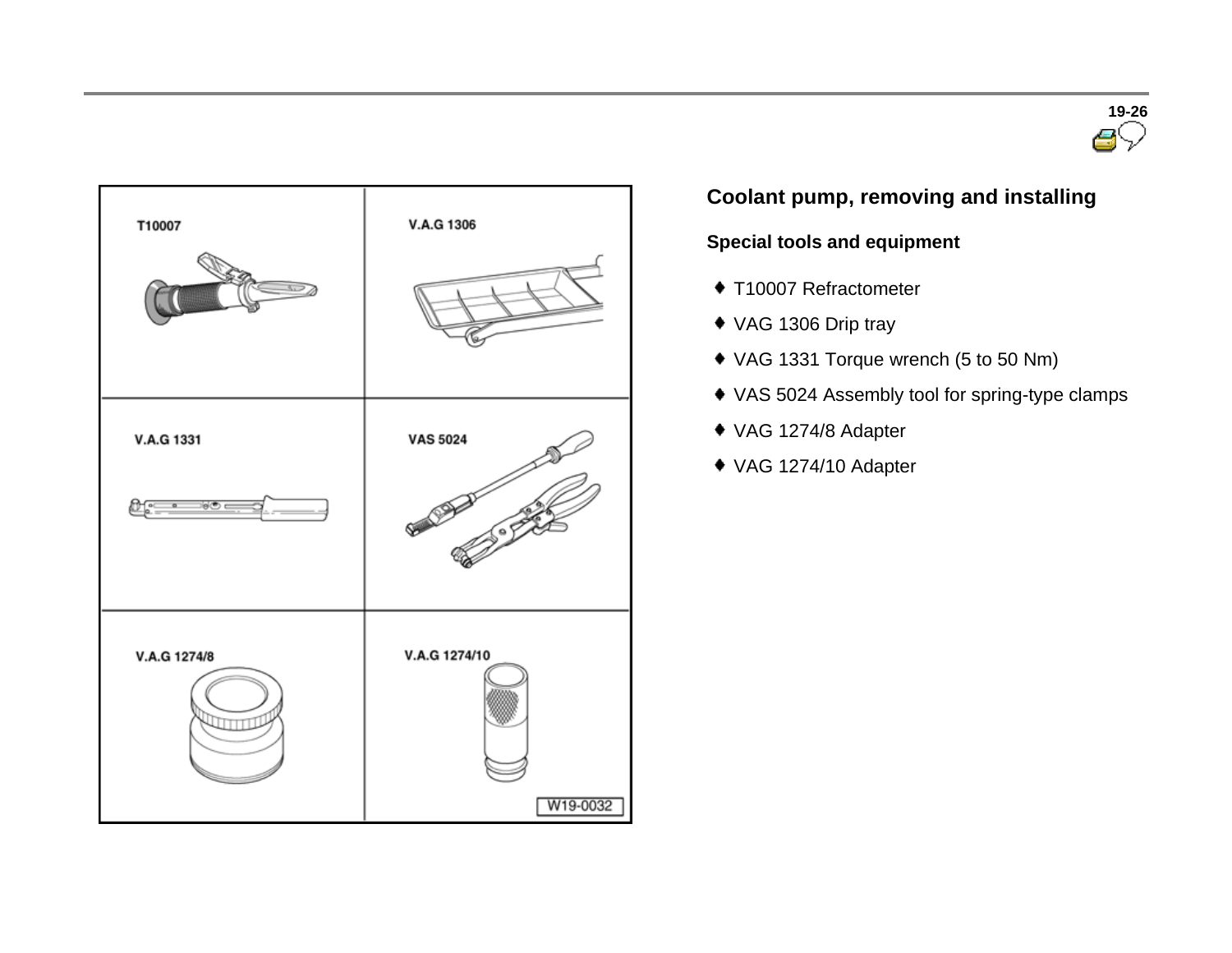# **19-27**

#### *Notes:*

- *Always replace seals and gaskets.*
- *Lower portion of toothed belt guard can remain installed.*
- *Toothed belt stays attached to crankshaft toothed belt gear.*
- *Cover the toothed belt with <sup>a</sup> cloth to protect it from coolant before removing the coolant pump.*

#### **Removing**

- Drain coolant  $=$  Page 19-16 .
- Remove ribbed belt  $\Rightarrow$  Page 13-14.
- Remove toothed belt from toothed belt gear of coolant pump  $\Rightarrow$  Page 15-6.
- Remove coolant pump mounting bolts -1- and remove coolant pump -2-

**Installing** 

.

 $\blacktriangleleft$ 

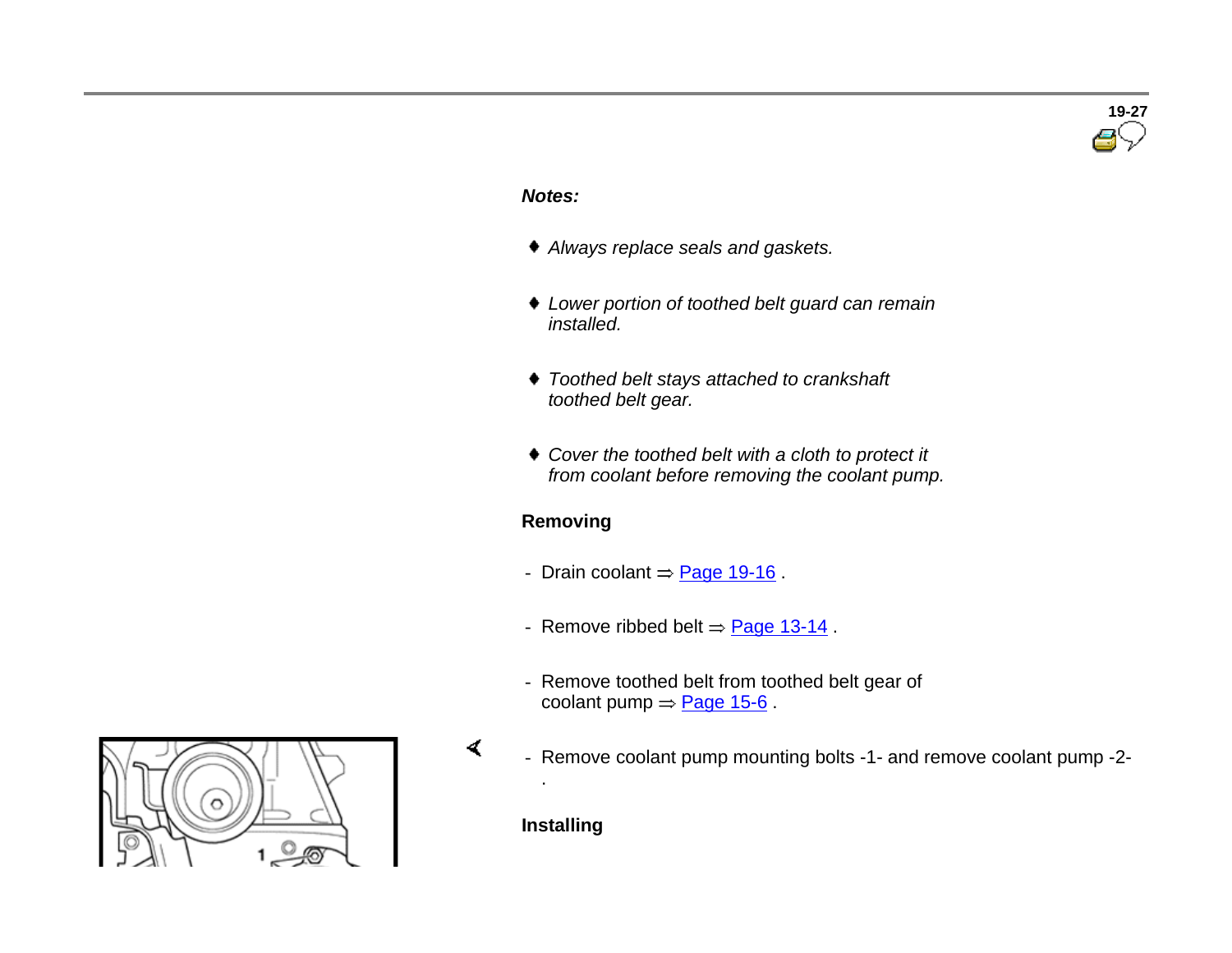Installation is reverse of removal, noting the following: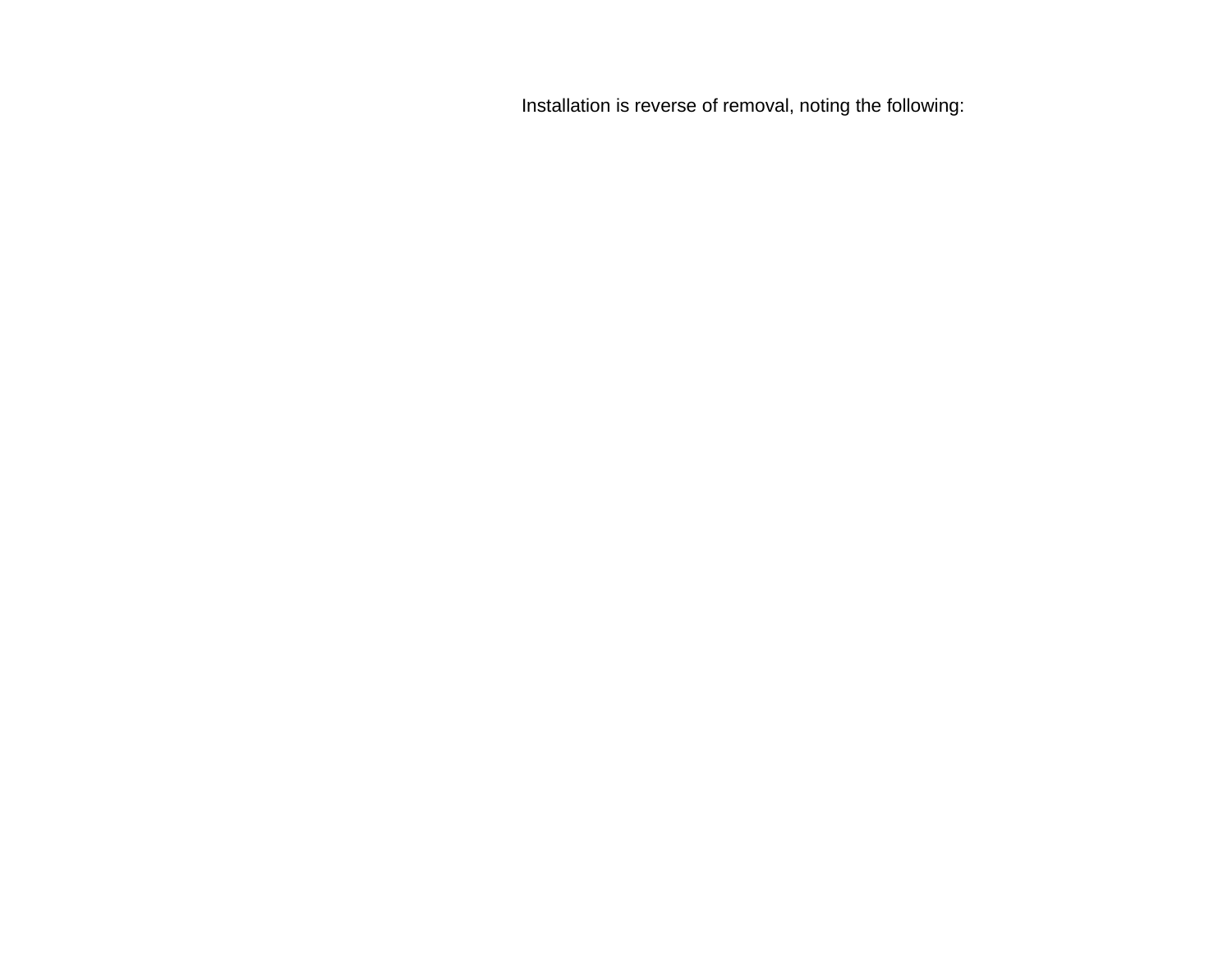



- Moisten new O-Ring -3- with coolant.
	- Insert coolant pump -2-. Installation position: Sealing plug in housing points downward.
	- Tighten mounting bolts -1-. Tightening torque: 15 Nm

How to install toothed belt and adjust valve timing  $\Rightarrow$  Page 15-6

- Install ribbed belt  $\Rightarrow$  Page 13-14.
- Top up coolant  $=$  Page 19-16.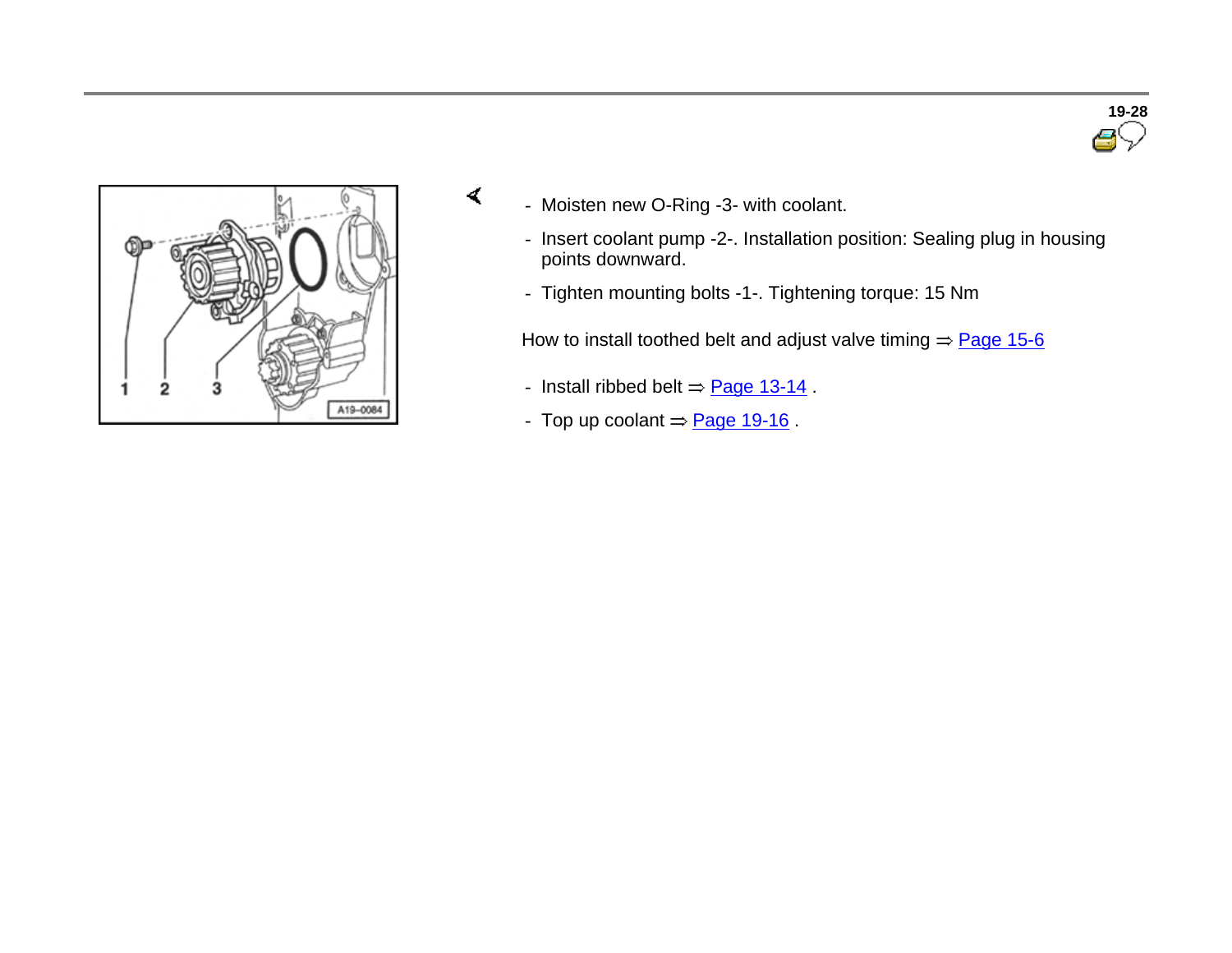





#### **Viscous fan clutch, removing and installing**

#### **Special tools and equipment**

- VAG 1331 torque wrench (5 to 50 Nm)
- $\bullet$  5 mm drift

#### **Removing**

 $\blacktriangleleft$ 

- Bring the lock carrier into service position:
- *Repair Manual, Body Exterior, Repair Group 50, Front chassis; Lock carrier service position*
- Remove ribbed belt  $\Rightarrow$  Page 13-14.
- Remove fan wheel from viscous fan clutch.
- $\triangleleft$  Secure belt pulley of viscous-fan clutch using a drift  $\leq j$  5 mm) -1-.
	- Unbolt securing bolt for viscous fan clutch (with 8 mm wrench insert hex socket -2-) and remove viscous fan clutch with belt pulley.
	- Disconnect belt pulley from viscous fan clutch.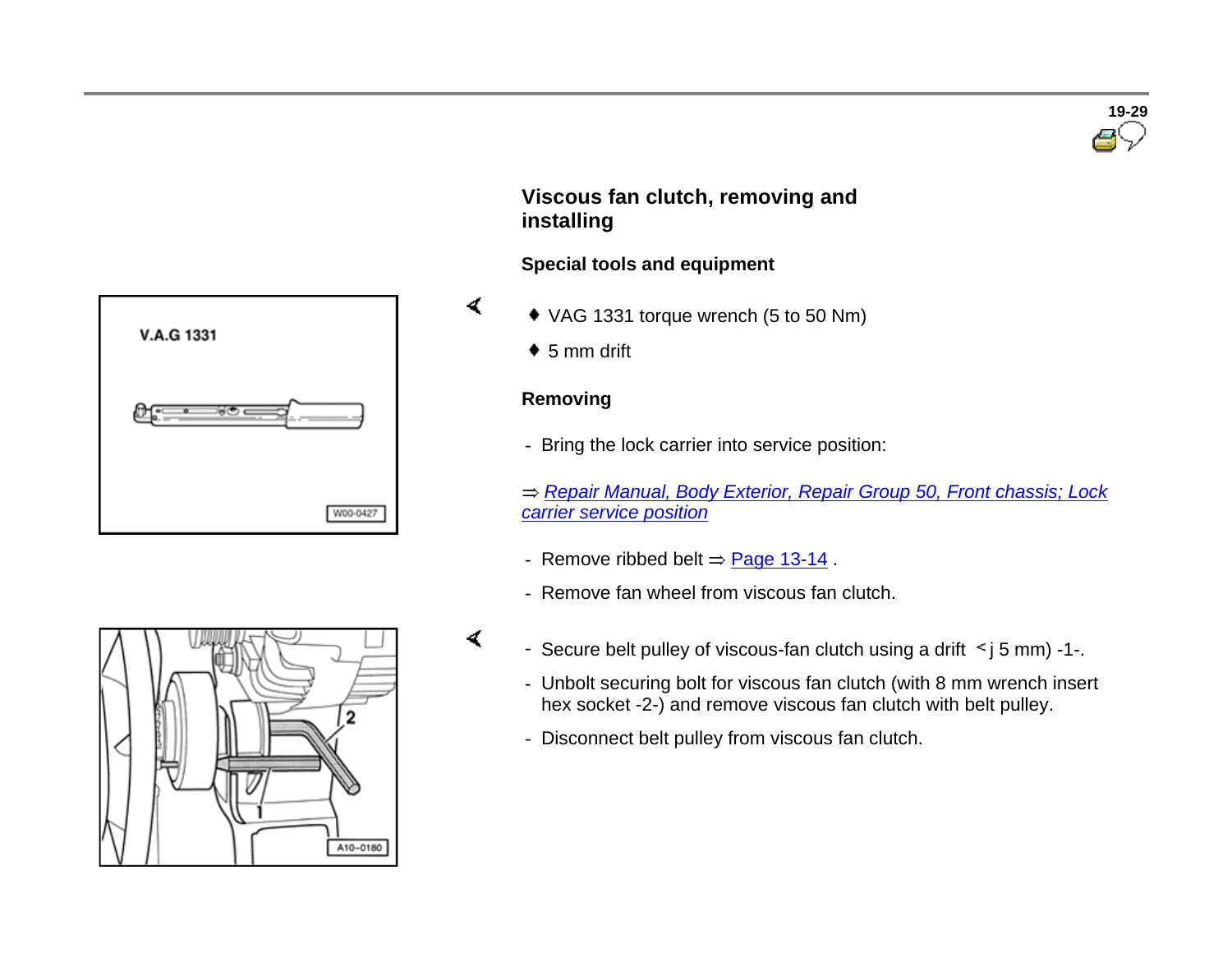

#### **Installing**

 Installation is reverse of removal, noting the following:

- Tighten belt pulley at viscous fan clutch to 30 Nm.
- Tighten viscous fan clutch at bracket to 45 Nm.
- Tighten fan wheel at viscous fan clutch to 10 Nm.
- Install ribbed belt  $=$  Page 13-14.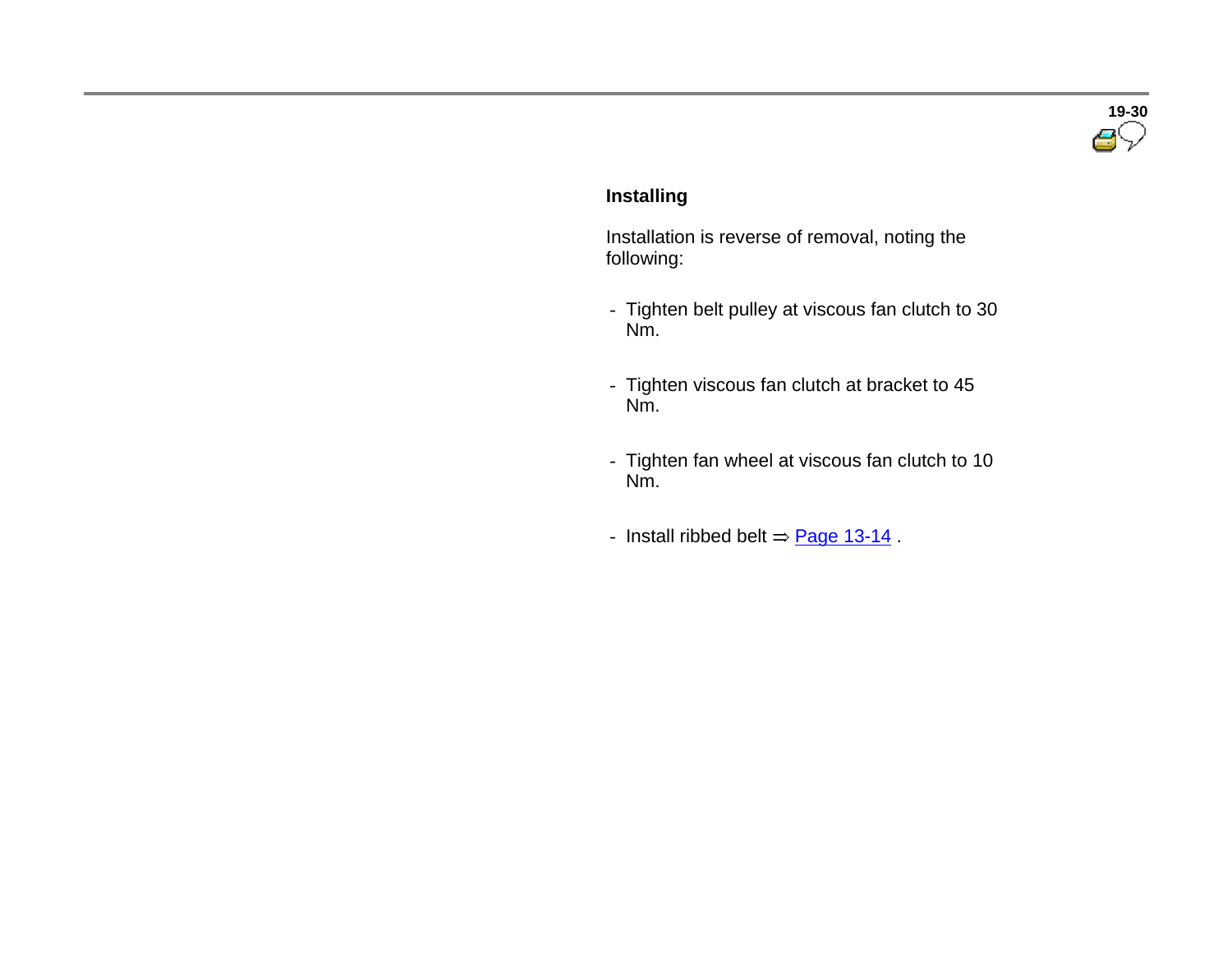



 **Viscous fan clutch bushing, removing and installing**

### **Special tools and equipment**

- Hex nut from 3301 Assembly Tool
- Extractor line from 3350 Installation Device
- 3367 Press tool for viscous fan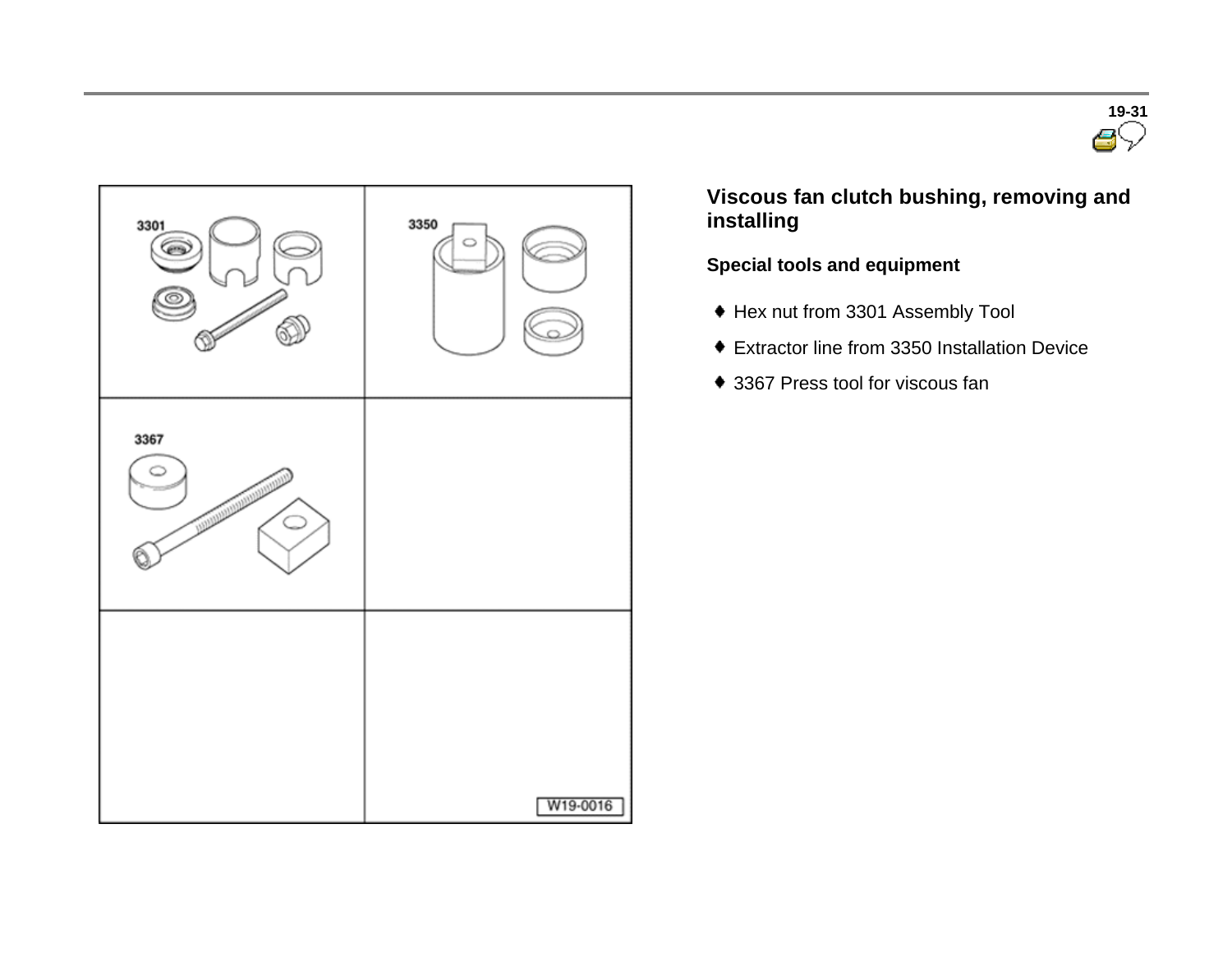#### **Removing**

 $\blacktriangleleft$ 

 $\prec$ 

- Remove viscous fan clutch (with belt pulley)  $\Rightarrow$ Page 19-29
- Remove circlip -arrow- from bearing bushing.

 - Press out bushing from bracket using 3367/3 socket head bolt, tube from 3350 carrier bearing inst. Tool and hex nut from 3301 assembly tool.